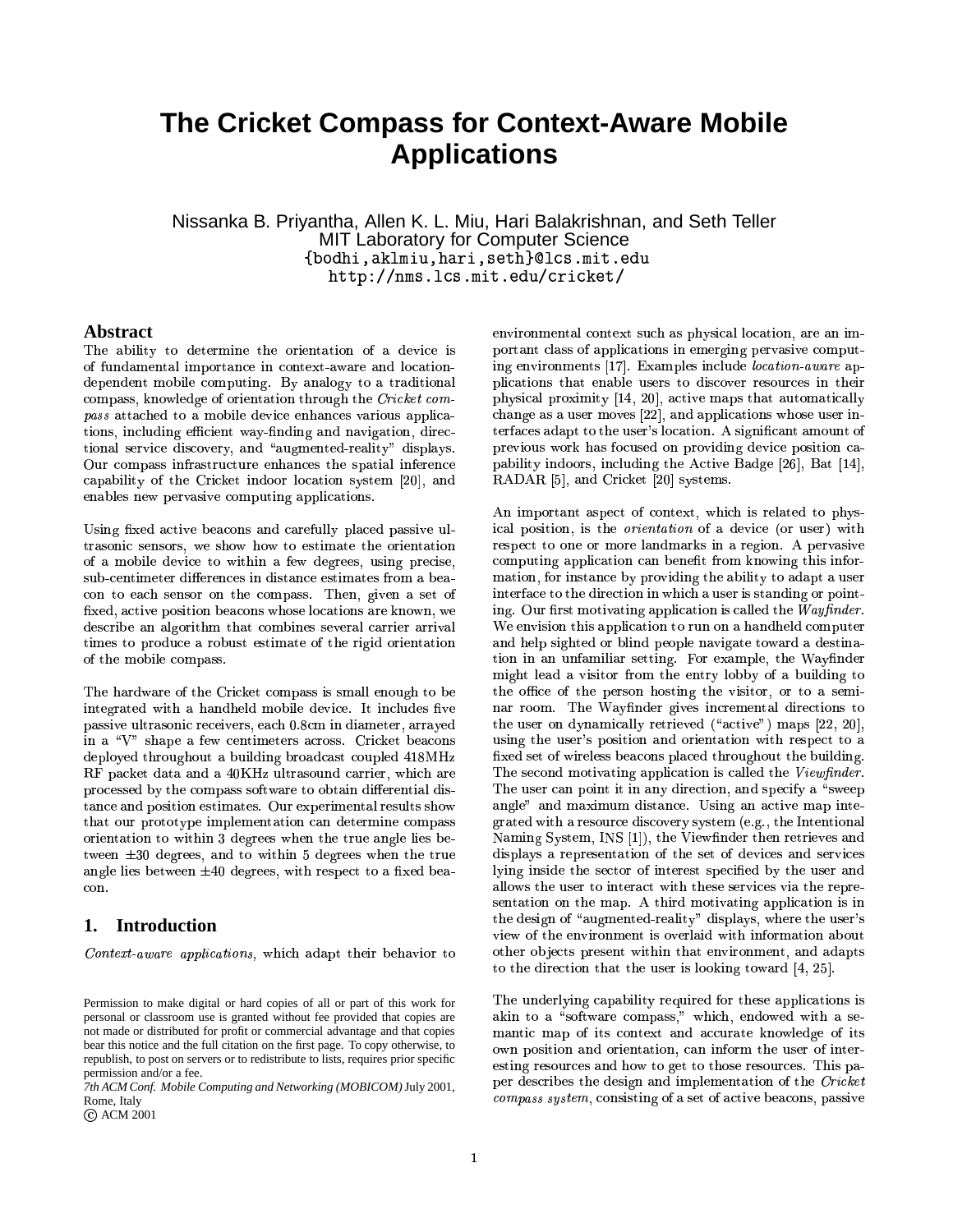$\mathbf{L}$ with  $\mathbf{u} \cup \mathbf{v}$  do those with the subsequence of  $\mathbf{v}$  and  $\mathbf{v}$  and  $\mathbf{v}$  and  $\mathbf{v}$ 7>:0O>H97>8J?HH98TZ[=@\T8MNF+Z[=@O>iq:0<F^
A=PO9]a=PH98:3<9^>=@?PH9=@O>i
j handheld device moving about inside a building.

The operating environment in the Cricket architecture is in- $\frac{1}{2}$ bagaan agaan agaan agaan agaan ah wiintii biyaayaasay its own known position over an RF channel together with an ultrasonic pulse [20]. One RF receiver and several pas  $\tilde{\mathcal{F}}$  and assume position receivers are precisely practed on a villews source solvaince running on source uses the wa *ferentials* in distances reported by the ultrasonic receiver to infer the orientation (or "heading") of the device. The Cricket compass reports position and orientation indoors for a handheld, mobile device, and informs an application running on the device of the position and orientation in a local coordinate system established by the fixed set of beacons.

The first challenge in deriving *orientation* for a small device  $\mathbf{F}$ <sup>1</sup> WINOO ILOIL VIO ISOG IOI TOLT GOOGLOVO GAINOLOING GIOVOLO estimates: estimating orientation to within a few degrees of the correct value requires differential distance estimates to be of sub-centimeter accuracy, which is at least an order 3T: Encogravado Singaro: Chon Cho Carronery Sost avanassio hii ear distance estimation technologies. We show how to do this using multiple carefully placed receivers. The second  $\overline{a}$ . challenge arises due to variation in the speed of sound due  $\sim$  will belong to all a fluintent in the allows the accuracy substance  $\sim$ of position estimates. Rather than explicitly measuring th F0<>]a8JKGZ8hH4`9KGF0`:Sip:SAG=@F0O4AG=@MN8T]Tj observed propagation times.

The Cricket compass system proposed in this paper ad-A(:+AG=@FOm8J]AG=PMb:+AG=@FO-j'¸IAaK(:0H9=BAG=@FO>:0?"Mb:0i0O>8JAG=@\'\TF0MN`:S]a]\h:0O£8T]e  $\mathcal{L}$  . The set of  $\mathcal{L}$  and  $\mathcal{L}$  are the set of  $\mathcal{L}$  . The set of  $\mathcal{L}$  is a set of  $\mathcal{L}$  . The set of  $\mathcal{L}$ timate orientation, but exhibits enormous errors when near magnetic or time-varying electric fields, both of which are raansi common in mosa mogerii bangineb with compe and other equipment. Orientation can be inferred from a  $\epsilon$ moving position sensor, but this usually requires large or fast user motions, which is undesirable in several applica- $\mathcal{L}$  . Sample  $\mathcal{L}$  . So  $\mathcal{L}$  as  $\mathcal{L}$  . The substitute  $\mathcal{L}$  and  $\mathcal{L}$  . The substitute  $\mathcal{L}$  and  $\mathcal{L}$  . The substitute  $\mathcal{L}$ tems that track users  $[14, 26]$ , which suffer from potential compromises to user privacy [19, 20]. In contrast, Cricket 8T:0\(7KGFUFM AGF£=@O>]AaKG^>MN8JO[A':£<9^>=@?PH9=@O>i
n<>^
AN8TO:S<>?@8T]N?@FU\h:+AG=PF0O each room to instrument a building, but enables location  $\frac{d}{dt}$  orientation for a passive nanumera device writious ie  $\frac{d}{dt}$ quiring any user motion. We have built several prototype beacons and a receiver compass configuration, and report experimental dutural dutural para virus our portra de compu  $\frac{1}{2}$   $\frac{1}{2}$   $\frac{1}{2}$ rectly estimates orientation to within a few degrees. We also `>:0<9=P?@=BADCUj%6798,KG=@\(op8JA]C
]AG8TME=@]<8T=@O>i^>]a8THb=@O4¦46 · ]KGFSÉD8T\JA pability. The Cricket system is being used in MIT's Project

The rest of this paper is organized as follows. Section 2 de-FSW>F0`8JK(:SAG=@F0O-nH9=B)8JKG8TOUAG=P:0?[H
=P]A(:SO>\T8,8T]AG=@Mb:SAG=@FO5n0:0OH\TFUFSK(H9=@O:+AG8of operation, differential distance estimation, and coordinate determination algorithms. Section 3 discusses our implementation and Section 4 presents experimental results and an error analysis. Section 5 discusses some improvements  $\frac{1}{2}$  $\pm$  10 m illige For OpenOusly in the collision of the proton work in Section 7 and conclude in Section 8.



The Cricket compass solves the problem of obtain- $\rm{device\; relative\;to\;a\; coordinate\; system\; defined\; by\; the}$ Figure 1: Setup of beacons on the ceiling of a room and a user device with attached compass hardware. ing the precise position and orientation of the user beacons.

### **2. Design of the Cricket Compass**

ware in a room with beacons biaced on the cening. When Figure 1 shows a user device with attached compass hard-:0O9i?@8W\_FSKGMN8hHq<UCAG7987>8h:0H9=@O>iH9=BKG8T\JAG=@FOq]a7>FhgO-n0g=BAG73AG7>8`F0=@O[Aangle formed by the heading direction shown, with the point whore the perpendicum nom season D intersects the north

The basic idea is to use one RF receiver to receive coordi- `>?P:S\T8hH5n^>?BAaK(:0]aF0O>=@\KG8T\T8T=@Zp8JKG]2FO4AG798\TFMN`>:0]a]:SAaA(:S\L798hH4AGF'AG7>8 piaced. ultrasonic receivers on the  $\text{F}_{\text{2}}^{\text{F}_{\text{2}}^{\text{F}_{\text{2}}}}$  and  $\text{F}_{\text{2}}^{\text{F}_{\text{2}}^{\text{F}_{\text{2}}}}$  and  $\text{F}_{\text{2}}^{\text{F}_{\text{2}}^{\text{F}_{\text{2}}}}$  and  $\text{F}_{\text{2}}^{\text{F}_{\text{2}}^{\text{F}_{\text{2}}}}$  and  $\text{F}_{\text{2}}^{\text{F}_{\text{2}}^{\text{F}_{\text{2}}}}$  and  $\text{F}_{\text{2}}^{\text{F}_{\text{2$ peacon, and of the neig con to each ultrasonic receiver.  $\theta$  is a function of the differential distance of the linear distance of the compass from the  $\frac{1}{2}$  and  $\frac{1}{2}$  and  $\frac{1}{2}$  and  $\frac{1}{2}$  and  $\frac{1}{2}$  and  $\frac{1}{2}$  are  $\frac{1}{2}$  and  $\frac{1}{2}$  and  $\frac{1}{2}$  and  $\frac{1}{2}$  and  $\frac{1}{2}$  and  $\frac{1}{2}$  and  $\frac{1}{2}$  and  $\frac{1}{2}$  and  $\frac{1}{2}$  and  $\frac{1}{2}$  a estimates by differencing the arrival times of coupled  $\operatorname{RF}$ and ultrasonic signals sent from each beacon [20]. To obtain `F]a=BAG=@FO4\TFUF0K(H
=PO>:SAG8T]FSWAG7>82\TFMN`>:0]a]WKGF0M AG7>82`F]a=BAG=@FO\*\TFUFSKae H9=@O>:SAG8T]H9=@]a]a8TMN=@O>:SAG8hHl<[ClMq^>?BAG=@`>?@8O>8T:SKG<UCl<8h:0\TF0O>]Tj

: 1 He rest of this sect miormation can be obtained using differences in distance the ultrasonic waves reaching the receivers. Finally, we  $\mathbf s$ поw поw to odtain accurate do $\mathbf s$ птоп coordinate informa- $\begin{smallmatrix} 0.11\ 0.11\ 0.12\ 0.11\ 0.11\ 0.12\ 0.12\ 0.12\ 0.12\ 0.12\ 0.12\ 0.12\ 0.12\ 0.12\ 0.12\ 0.12\ 0.12\ 0.12\ 0.12\ 0.12\ 0.12\ 0.12\ 0.12\ 0.12\ 0.12\ 0.12\ 0.12\ 0.12\ 0.12\ 0.12\ 0.12\ 0.12\ 0.12\ 0.12\ 0.12\ 0.1$ pensating for its variation with physical conditions. The rest of this section describes now this rice can be re AG8T\(7>O9=ÊU^98AGF:S\L79=P8JZp8XAG798XKG8TÊ[^9=BKG8hH`9KG8T\J=P]a=@F0O FSW'H
=@)8LKG8TOUAG=:S? technique to achieve the required precision of differential  $\alpha$ byvalov vonilovovo apile antololivat plast ilivitinatoli o

# **2.1 Theory of Operation**

Figure 2 shows a beacon B, and a compass with two ultrasonic receivers,  $R_1$  and  $R_2$ , which are located at a distance  $L$ apart from each other. The angle of rotation of the compass,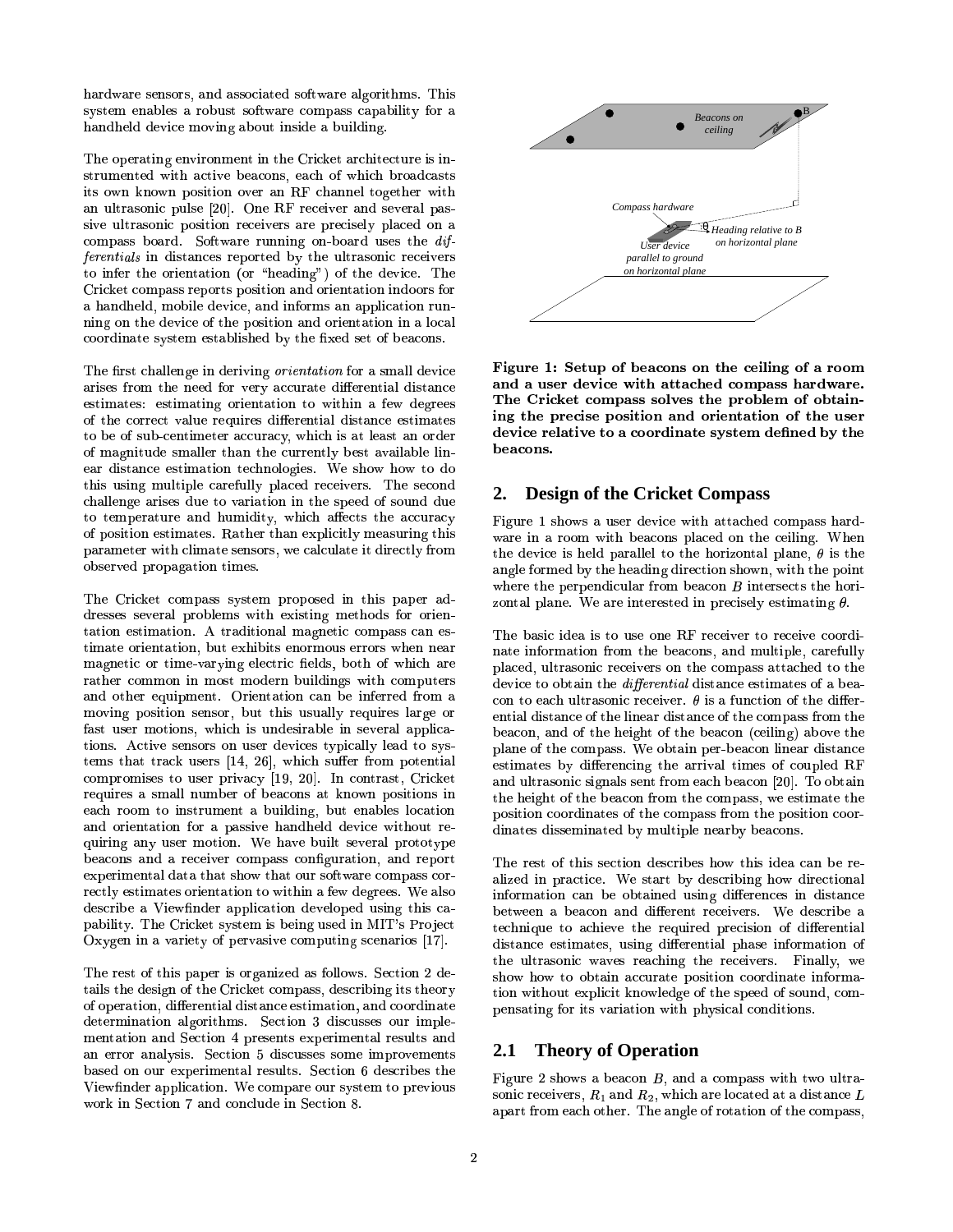

 ${\bf Figure~2: \ Determining \ the \ angle \ of \ orientation \ along}$  $\frac{1}{2}$ ,  $\frac{1}{2}$  and  $\frac{1}{2}$  over mining one angle of orientation along the horizontal plane.  $\theta$ , using distance estimates. Observe that the heading is perpendicular to the  $\overline{O}$  besonate the model in  $\overline{O}$  are perpendicular to the set of  $\overline{O}$  and  $\overline{O}$  $\sim$  yoming the distance compass receivers,  $\rm{14}$  and  $\rm{16}$ , which are placed at a distance  $L$  from each other.

 $\theta$ , with respect to the beacon  $B$ , is related to the difference  $\cdots$   $\cdots$   $\cdots$ of receivers  $R_1$  and  $R_2$  from  $B$ . The vertical and horizontal distances from the center of the compass to  $B$  are denoted by  $z$  and  $x$ , respectively.

Figure 3 shows the beacon  $B$  from Figure 2 projected on t the horizontal plane along which the compass is aligned. In  $\frac{1}{2}$   $\frac{1}{2}$   $\frac{1}{2}$  and  $\frac{1}{2}$  are the projections of distances  $\frac{1}{2}$  and  $\omega$ , on to the horizonten pranet () cassume is held parallel to the horizontal plane.

ª ª

$$
x_1^2 = d_1^2 - z^2 \tag{1}
$$

$$
x_2^2 = d_2^2 - z^2 \tag{2}
$$

 $z^2$ 

$$
x = \sqrt{d^2 - 1}
$$
  
where  $\bar{d} \approx \frac{d_1 + d_2}{2}$  when  $d_1, d_2 \gg L$ 

ª ª

$$
x_1^2 = \left(\frac{L}{2}\cos\theta\right)^2 + \left(x - \frac{L}{2}\sin\theta\right)^2
$$

and

 $\overline{M}$ 

$$
x_2^2 = \left(\frac{L}{2}\cos\theta\right)^2 + \left(x + \frac{L}{2}\sin\theta\right)^2
$$

$$
\Rightarrow x_2^2 - x_1^2 = 2Lx\sin\theta
$$

i08JA get:

$$
\sin \theta = \frac{d_2 + d_1}{2Lx} \cdot (d_2 - d_1) \tag{3}
$$

This may be rewritten as:

$$
\sin \theta = \frac{d_2 - d_1}{L\sqrt{1 - (\frac{z}{d})^2}}\tag{4}
$$

Equation  $(4)$  implies that it suffices to estimate two quantities in order to determine the orientation of the compass



Figure 3: A rotated compass leads to a difference  $\;$ in distances between the beacon and each of the receivers. This figure is the result of projecting the beacon onto the horizontal plane of the compass.

 $\frac{1}{2}$  and  $\frac{1}{2}$  and  $\frac{1}{2}$  are  $\frac{1}{2}$  (i.e.  $\frac{1}{2}$  and  $\frac{1}{2}$  and  $\frac{1}{2}$  and  $\frac{1}{2}$  and  $\frac{1}{2}$  and  $\frac{1}{2}$  and  $\frac{1}{2}$  and  $\frac{1}{2}$  and  $\frac{1}{2}$  and  $\frac{1}{2}$  and  $\frac{1}{2}$  and  $\frac{1}{2}$ tances of the two receivers from the beacon, and (ii)  $z/\bar{d}$ , th ratio of the height of the beacon from the horizontal plane \TF0OmWKGF0M AG798'\T8TOUAG8JKFSWAG7>8N\TF0MN`:S]a]TjfOm`
K(:0\JAG=@\T8n7>Fhg8TZ8JKhn O>FbMN8h:S]a^9KG8TMN8JO[AG]2:SKG8q`8JKaW\_8J\JAhj ^
KiF:0?=@] AGFb8T]AG=@Mb:SAG88h:S\L7no measurements are perfect. Our goal is to estimate eac. of these quantities with high precision, so as to produce a sufficiently accurate estimate of  $\theta$ .

One way of precisely estimating  $(d_2 - d_1)$  would be to precisely measure  $d_1$  and  $d_2$  separately, but that is easier ^ ®S\JM\*n[:0O>HIW ¥TBpnUg=@AG7l:<8h:0\JFO:SA:H9=@]A(:SO>\T82F0WMN8Je  $B=3\,\rm{GHz}$  ,  $\alpha=2\,\rm{GHz}$  , which we occupe the construction of  $\alpha=2\,\rm{MHz}$  ${\rm tens}$  and a height of 1 meter from the receivers. From Equation (4), the value of  $(d_2 - d_1)$  in this case is only  $\approx 0.6$ cm, which is about an order of magnitude smaller than what current technologies can achieve in terms of linear distance es timates  $[14, 20]^1$ . Since our goal is to devise a compass with physically small dimensions, comparable in size to handheld :0O4:0?BAG8JKGO>:SAG=@Zp8MN8JAG79F[H'AGF38T]AG=@Mb:SAG8AG7>=@]H9=B)8JKG8JO[AG=P:S?-H
=@]A(:0O>\J8jan alternative method to estimate this differential distance.

Our solution to this problem tracks the *phase difference* bewhen the distance of supersons and the different receivers and processes this information. We find that this approach al- $\blacksquare$  $\Gamma$ aro do ocomu dillololologi diovaloo oovillaavoo hivil centimeter accuracy. This is described in Section 2.2.

> $\cdots$  $(x, y, z)$  coordinates of the compass what respect to the plane formed by the beacons (the  $xy$  plane). We do this by placing multiple beacons in a room and estimating the time it takes for the ultrasonic signal to propagate between them and the compass. However, because the speed of sound varies with ÊU^:SO[AG=BAfCl:0]g8T?@?³j,67>=@]2=@]H98J]a\JKG=@<8hH4=@OÈ[8T\JAG=@FOUj ¬
> j quantity as well. This is described in Section 2.3.

67982g#F0KG]Aae\h:0]a828JKaKGF0K#=@OX».]

<sup>&</sup>lt;sup>1</sup>The worst-case error in  $(d_2 - d_1)$  is equal to the sum of the errors in  $d_1$  and  $d_2$ .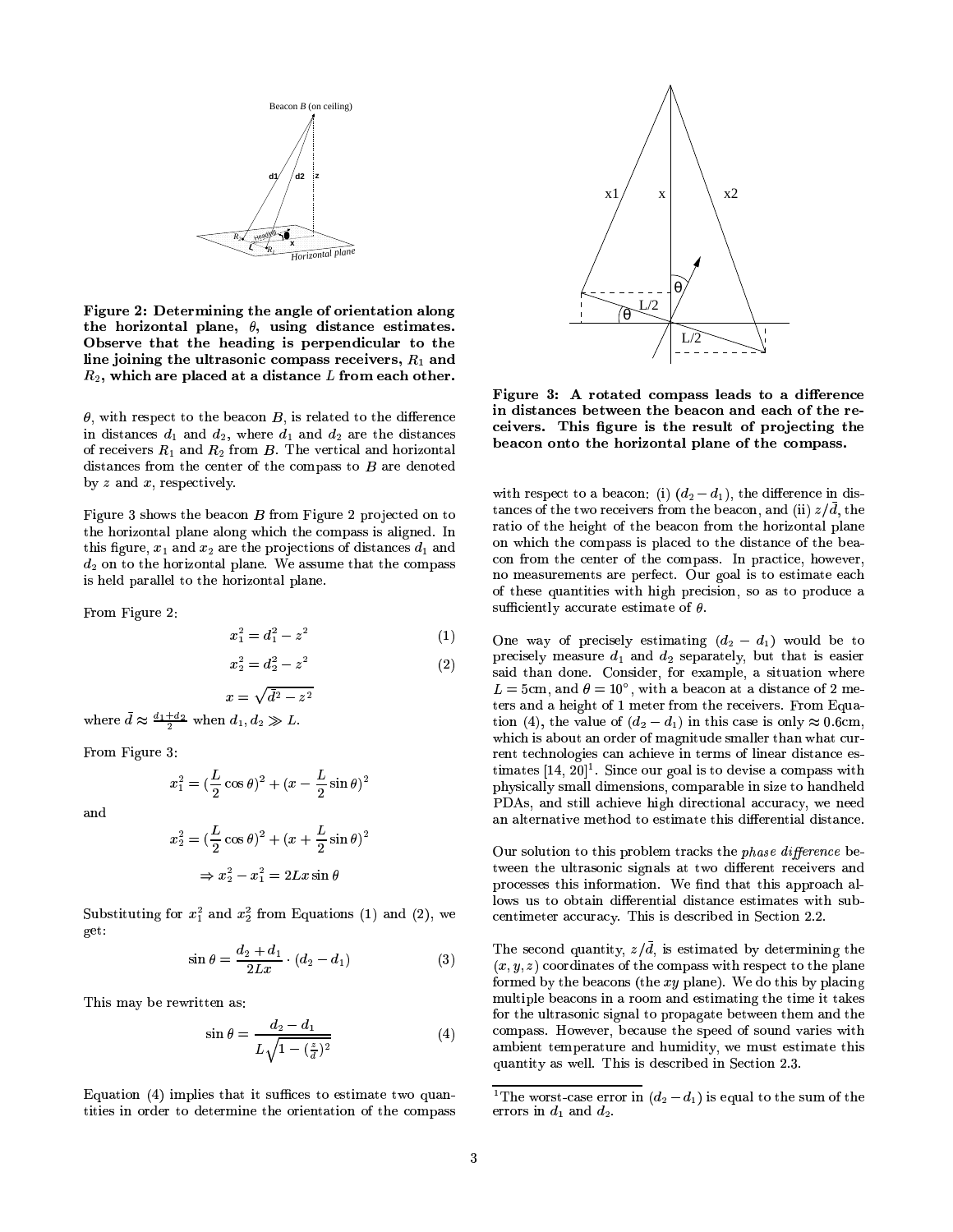

Figure 4: Receivers  $R_1$  and  $R_2$  can measure the differential distance from a far-away beacon.

### **2.2 Estimating Differential Distance**

 $\sim$  . The sum of the state of  $\sim$  states  $\sim$  . The state of  $\sim$  states in  $\sim$  so states the line of  $\sim$ tance L apart, as shown in Figure 4. Let  $d_1$  and  $d_2$  be  $\frac{1}{2}$  and  $\frac{1}{2}$  and  $\frac{1}{2}$   $\frac{1}{2}$  and  $\frac{1}{2}$   $\frac{1}{2}$  and  $\frac{1}{2}$   $\frac{1}{2}$  and  $\frac{1}{2}$  $\delta d = d_1 - d_2$  and let  $W_1$  and  $W_2$  be the ultrasonic waveforms received by  $R_1$  and  $R_2$  from B. The phase difference the two phase differences are not independent. AG798H
=@)8LKG8TO>\T82=@O4H
=P]A(:SO>\T8J]#AaK(:hZp8JKG]a8hHNWKGF0M XAGFqAG798KG8T\J8T=@Zp8JKG] the difference in distances traversed from  $B$  to the receivers so the control of the state where the second control of the second control of the second control of the second control of the second control of the second control of the second control of the second control of the second c and may be expressed as:

$$
\phi = \frac{(\delta d)}{\lambda} \cdot 2\pi \tag{5}
$$

We call this the *actual* phase difference between the two  $-\pi$ signals and denote it by  $\phi$ .

Because it is difficult to correctly determine the start of pe-WF0KGM\*· ]#`97:S]a8=PO'AG798K(:0O>i08» )¼WKGF0MIKG8J`8h:SAG8hH'?@FhgevAGF0e7>=@i07  $\sim$  . The basis of the state of the state of the distribution of the state of the state of the state of the state of the state of the state of the state of the state of the state of the state of the state of the state of transitions of the signal. Unfortunately, a given observed  $\hskip1cm$ Wha phase difference between two waveforms,  $\alpha$ , can correspond to an infinite number of actual phase differences, all separated by  $2\pi$ . This in turn leads to multiple possibilities for  $\delta d$ .

One way to solve this problem is to observe from Equation <9=@i^>=BAfCUjÈ
=@O9\T8 \)I/] )#:0O>H8^¢:SKG84AG7
KG8T8\*]a=PH98J]lFSW:XAaKG=P:SO>i?@8n  $\omega$   $\omega$ <sub>1</sub>,  $\omega$ <sub>2</sub>, and *B* are three states of a triangle<sub>1</sub>  $L \geq |d_1 - d_2| = |\delta d|$ , and we can therefore place the re- $\ldots$  ,  $\ldots$  and the validation of  $\ldots$  . The problem interaction  $\ldots$  $\phi$  and therefore uniquely estimate  $(d_1 - d_2)$ .

For a 40 KHz ultrasonic waveform at a temperature of  $25^{\circ}\mathrm{C}$ and 50% humidity,  $\lambda/2 = 4.35$  mm. This is smaller than :+KG8£AfC9`9=@\h:0?@?BCRFORAG798£FSK(H98JK4F0W3:0<F^
Am¥£\TM\*j&-Fhg8JKG=@O9iAG798are typically on the order of about 1 cm. Lowering the  $\frac{1}{\alpha}$ audible to humans. We therefore need a nice general method wo onwoo too difference.

One way of tackling this is to carefully place *three* receive  $\overline{P}$   $\overline{P}$   $\overline{P}$   $\overline{P}$   $\overline{P}$   $\overline{P}$   $\overline{P}$   $\overline{P}$   $\overline{P}$   $\overline{P}$   $\overline{P}$   $\overline{P}$   $\overline{P}$   $\overline{P}$   $\overline{P}$   $\overline{P}$   $\overline{P}$   $\overline{P}$   $\overline{P}$   $\overline{P}$   $\overline{P}$   $\overline{P}$   $\overline{P}$   $\overline{P}$   $\overline{$ 



Figure 5: Using three receivers to measure  $(d_1-d_2)$ .

phase differences to estimate an actual difference. The intuition is that if the two inter-receiver distances,  $L_{12}$  and  $L_{23}$  are chosen carefully, then the actual phase difference  $\overline{\mathcal{U}}$  ,  $\overline{\mathcal{U}}$  ,  $\overline{\mathcal{U}}$  ,  $\overline{\mathcal{U}}$  ,  $\overline{\mathcal{U}}$  ,  $\overline{\mathcal{U}}$  ,  $\overline{\mathcal{U}}$  ,  $\overline{\mathcal{U}}$  ,  $\overline{\mathcal{U}}$  ,  $\overline{\mathcal{U}}$  ,  $\overline{\mathcal{U}}$  ,  $\overline{\mathcal{U}}$  ,  $\overline{\mathcal{U}}$  ,  $\overline{\mathcal{U}}$  ,  $\overline{\mathcal{U}}$  ,  $\overline{\mathcal{U}}$  $\alpha$ ping the bhose chretenee between feetivity s of

Let  $\phi_{12}$  and  $\phi_{23}$  be the actual phase differences of a beacon's KG8T]a`8T\LAG=PZ8T?BCUj%67>8TO5n respectively. Then,

$$
\phi_{ij} = 2n_{ij}\pi + \alpha_{ij}
$$

 $\mu_{\rm B1}$  is the search to each of the receivers,  $\varphi_{25}/\varphi_{12} =$  $\sqrt{\omega_2}$   $\omega_3$ // $\sqrt{\omega_1}$ for each pair of receivers  $(i, j)$ , where  $n_{ij}$  are integers and  $-\pi < \alpha_{ij} \leq \pi$ . Because the actual phase difference between two receivers is proportional to the distance traversed by the in Figure 5.

What we will show is that it is possible to pick  $L_{12}$  and  $L_2$  \ ] )<]-,AGF[¯ 8J]AG=PMb:+AG8AG7>8:0\JAG^>:0?`97:0]a8H
=@)8LKae $\alpha_{12}, \alpha_{23}$  to unambiquously estimate the actual phase di  $\alpha$   $\beta$   $\beta$   $\gamma$   $\beta$   $\gamma$  are  $\alpha$   $\alpha$   $\beta$   $\gamma$   $\beta$   $\gamma$ 

s possible to use  $\alpha_{12}$  and  $\alpha_{23}$  to unambiguously obtain the  $_{15}^{12}$  and  $_{23}^{12}$  are relatively prime multiples of  $\lambda/2$ , then it  $\frac{1}{2}$  and  $\frac{1}{2}$  and  $\frac{1}{2}$  and  $\frac{1}{2}$ 

sets of equations hold: We argue this by contradiction. Suppose in fact there are  $\sim$  , the population assumed as a proportional formulation  $\sim$ given observed phase difference for each receiver. For pair  $\;$  $\frac{1}{2}$  . The contract  $\frac{1}{2}$  of  $\frac{1}{2}$ L/0 1L/0 -

$$
\phi'_{ij} = 2n'_{ij}\pi + \alpha_{ij}
$$

$$
\phi''_{ij} = 2n''_{ij}\pi + \alpha_{ij}
$$

Since each observed  $\phi_{12}$  is related to the corresponding  $\phi_{23}$  $\frac{1}{2}$ as:

$$
2n'_{23}\pi + \alpha_{23} = (L_{23}/L_{12})(2n'_{12} + \alpha_{12})
$$
 (6)

$$
2n_{23}''\pi + \alpha_{23} = (L_{23}/L_{12})(2n_{12}'' + \alpha_{12})
$$
 (7)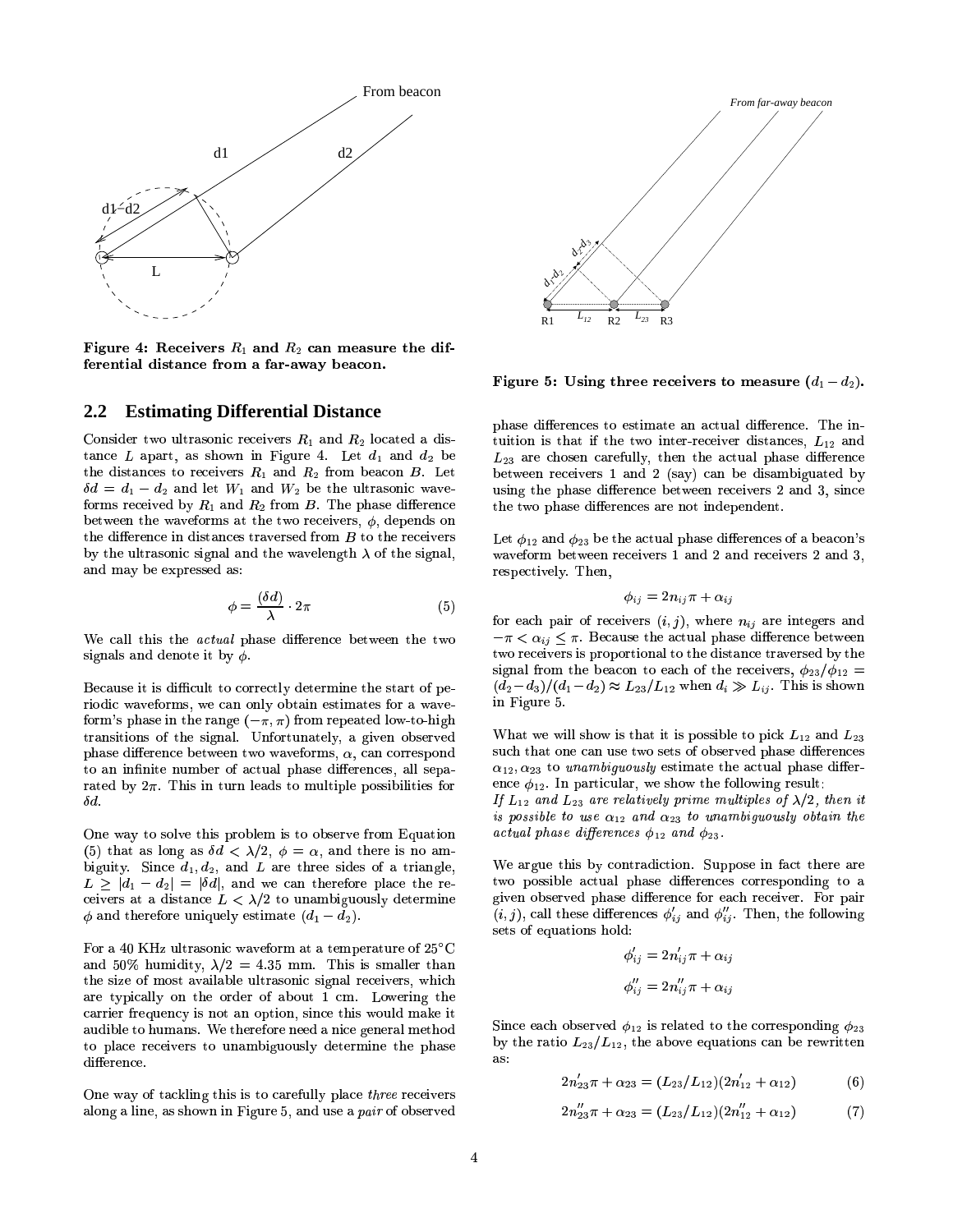

Figure 6:  $\theta$  is ambiguous—the beacon can be at either  $B1$  or  $B2$ .

Subtracting Equation (7) from Equation (6) and rearranging, we get:

$$
L_{12}(n'_{23}-n''_{23})=L_{23}(n'_{12}-n''_{12})
$$
\n(8)

Let us express  $L_{ij}$  as  $l_{ij}\lambda/2$ , which expresses the separation between receivers as an integral multiple of  $\lambda/2$ . Equation  $(8)$  is then equivalent to:

$$
l_{12}(n'_{23} - n''_{23}) = l_{23}(n'_{12} - n''_{12})
$$
\n(9)

where each of the  $l_{ij}$  and  $n_{ij}$  are integers.

Notice that  $|n_{ij}|\lambda \leq \delta d$ , the separation in distance between the carrier waveforms at receiver i and receiver j, and  $\delta d \leq$  $L_{ij} = l_{ij} \lambda/2$ , for each pair  $(i, j) = (1, 2), (2, 3)$ . This means that  $|(n'_{ij} - n''_{ij})\lambda| < 2L_{ij} = l_{ij}\lambda$ . (In fact,  $|(n'_{ij} - n''_{ij})\lambda|$ may be equal to  $2L_{ij}$ , but only if the beacon lies on the same horizontal plane as the compass. This situation is unlikely in practice, and detectable if it does occur.) Therefore,  $|n'_{ij}$  –  $n''_{ij}|$  <  $l_{ij}$ . Thus, if Equation (9) is to be satisfied,  $l_{12}$  and  $l_{23}$  cannot be relatively prime.

Hence, it is possible to unambiguously derive an actual phase difference  $(\phi_{ij})$  in the range of  $[0, L_{ij}]$  from an observed one  $(\alpha_{ij})$  by picking  $L_{12}$  and  $L_{23}$  to be relatively prime integral multiples of  $\lambda/2$ . For example, we can pick  $L_{12} = 2\lambda$  and  $L_{23} = 1.5\lambda$ . Thus, knowing  $\phi$ , we get the exact  $\delta d$  needed for estimating  $\theta$  in Equation (4).

#### $2.2.1$ Disambiguating  $\theta$

Using Equation (4) and the techniques discussed thus far. we can determine  $\sin \theta$  between the compass and a particular beacon  $B$ . But as Figure 6 shows, in general, there are two locations  $B_1$ ,  $B_2$  for a beacon B that result in the same  $\theta$  at the compass. This is due to symmetry of the system about the line  $X-X$ . An analytical way of understanding this is to observe that there are two values of  $\theta$  in the range  $[0, 2\pi)$ for a given value of  $\sin \theta$ . This ambiguity in the location of the beacon prevents us from determining a unique value for the heading.

We solve this by using two sets of non-collinear receivertriplets to break the symmetry. We place the two sets of



Figure 7: Two sets of receivers can break the symmetry. One set of receiver triplets lies on the  $X$ -X line and the second set lies on the Y-Y line.



Figure 8: Five receivers on a compass forming two perpendicular receiver-triplets, which are used to unambiguously infer the heading with respect to a beacon.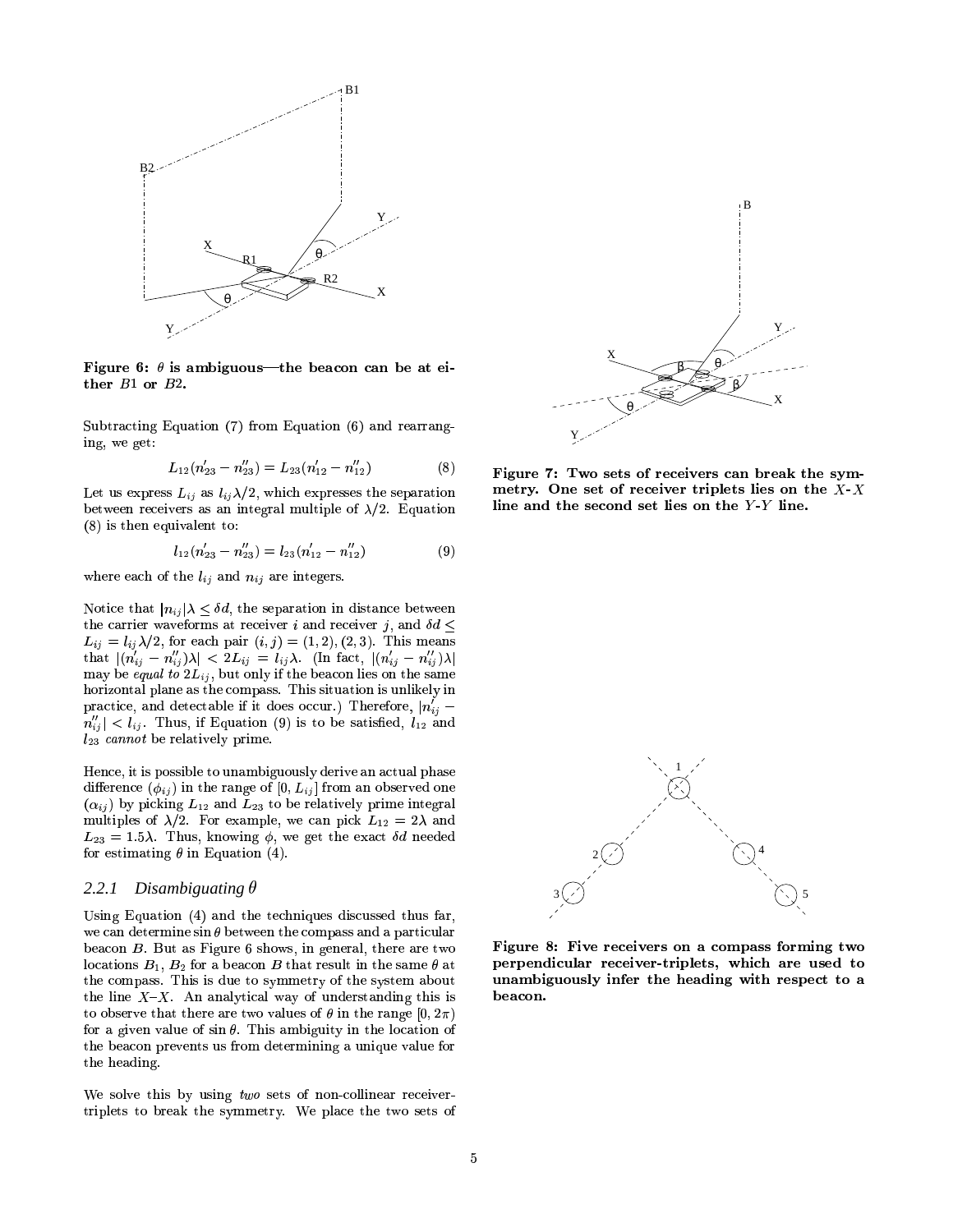

Figure 9: The coordinate system used in Cricket; the beacons are configured with their coordinates and disseminate this information on the RF channel.

receiver-triplets perpendicular to each other as shown in Figure 7, and there can be now be only one position for the beacon B. We are now given an angle  $\theta_1$  relative to X-X and  $\theta_2$  relative to Y-Y, which means that  $\sin \theta_1$  and  $\sin \theta_2$ are known. It is easy to see that there can only be a unique solution for this configuration. These two perpendicular sets of receiver-triplets are configured using five receivers on the compass, as shown in Figure 8.

#### **Determining Compass Coordinates** 2.3

In the previous discussion we assumed that the receiver can determine the ratio of height to distance,  $z/\bar{d}$ , to a particular beacon. To enable the receiver to gather this information, we implement a coordinate system using a number of active beacons instrumented with known positions within the space. The compass determines its mean position as an  $(x,y,z)$  tuple by listening to beacon transmissions. This mechanism also enables us to determine the speed of sound in the vicinity of the compass.

Both the Bat and the Cricket systems use a combination of RF and ultrasound signals to measure distances, using the relative speeds between these two signals. However, to determine the distance accurately, it is necessary to know the speeds of both signals. The speed of RF is essentially infinite in our setting, but the speed of ultrasound depends on environmental factors such as temperature and humidity. The Bat system compensates for this variation by measuring environmental factors. The Cricket system is robust against such variation by virtue of its dependence only on relative distances.

We present a technique that enables us to determine the position in terms of  $(x,y,z)$  coordinates using 4 beacons without knowledge of the speed of sound or requiring additional environmental sensors. We use the measured propagation time  $t_i$  to each beacon, which is proportional to the actual distance  $d_i$ .

We implement a coordinate system within the room assuming the ceiling to be the  $x - y$  plane and  $z$  to be positive inside the room (downwards), as shown in Figure 9. Consider four beacons  $B_0$ ,  $B_1$ ,  $B_2$ , and  $B_3$  attached to the ceiling of a room. Each beacon  $B_i$  broadcasts its coordinates  $(x_i, y_i, 0)$ on the RF channel, which is sensed by the receivers on the compass. At the same time, it also broadcasts an ultrasonic pulse. A receiver, which is at an unknown coordinate  $(x,y,z)$ , measures the time difference  $\hat{t}_i$  between the arrival of these two signals to beacon  $B_i$ . The actual distance from the receiver to  $B_i$  is therefore equal to  $v\hat{t}_i$ , where v is the (unknown) speed of sound.

We can then write the following family of four equations for the unknowns  $(x, y, z, v)$ . Recall that we are interested in the value of  $z/\overline{d} = z/\sqrt{x^2 + y^2 + z^2}$ .

$$
(x - xi)2 + (y - yi)2 + z2 = v2 \hat{t}i2, 0 \le i \le 3
$$
 (10)

We can eliminate  $z^2$  from these equations by subtracting each equation from the previous one, to obtain the following three *linear* equations in the three variables, x, y and  $v^2$ .

$$
A \times \left[ \begin{array}{c} x \\ y \\ v^2 \end{array} \right] = \left[ \begin{array}{c} x_1^2 - x_0^2 + y_1^2 - y_0^2 \\ x_2^2 - x_1^2 + y_2^2 - y_1^2 \\ x_3^2 - x_2^2 + y_3^2 - y_2^2 \end{array} \right] \tag{11}
$$

where the matrix  $A$  is given by

$$
A = \left[ \begin{array}{ccc} 2(x_1 - x_0) & 2(y_1 - y_0) & (\hat{t}_1^2 - \hat{t}_0^2) \\ 2(x_2 - x_1) & 2(y_2 - y_1) & (\hat{t}_2^2 - \hat{t}_1^2) \\ 2(x_3 - x_2) & 2(y_3 - y_2) & (\hat{t}_3^2 - \hat{t}_2^2) \end{array} \right]
$$

If the determinant of  $A$  is non-zero, then Equation (11) can be solved to determine unique values for  $x, y$ , and  $v^2$ . Substituting these values into Equation (10) then yields a value for  $z^2$ , whose positive square root yields z. Furthermore, we can use this estimate of  $v$ , to further improve the accuracy of the  $d_2 - d_1$  estimation by using a better estimate of the wavelength of the ultrasonic carrier.

However, the ability to determine x, y, z, and  $v^2$  uniquely from above set of equations depends on the values  $(x_i, y_i)$ for  $0 \leq i \leq 3$ . Specifically, one can show that if the beacons  $B_0, B_1, B_2$ , and  $B_3$  are placed such that they do not all lie on the same straight line or circle, then there is always a unique solution to the above set of equations. In practice, this placement can be done easily by placing 4 beacons on the corners of a rectangle and then by moving one of the beacons some distance along the diagonal of the rectangle. An example placement of the beacons is shown in Figure 9.

Superficially, the equations above are similar to those used by GPS receivers to determine receiver position. In GPS, the beacons are satellites with precise clocks; latency from satellite to receiver is non-negligible; the propagation velocity is known (to first order) as the speed of light; and a system of equations is solved at the receiver to recover the receiver's absolute position and time [15]. In contrast, in Cricket, propagation time (for RF) is negligible; the beacons have no clocks; and the propagation speed (for ultrasound) is unknown. Our system also solves for four unknowns, three of position and one for the speed of sound in the local medium.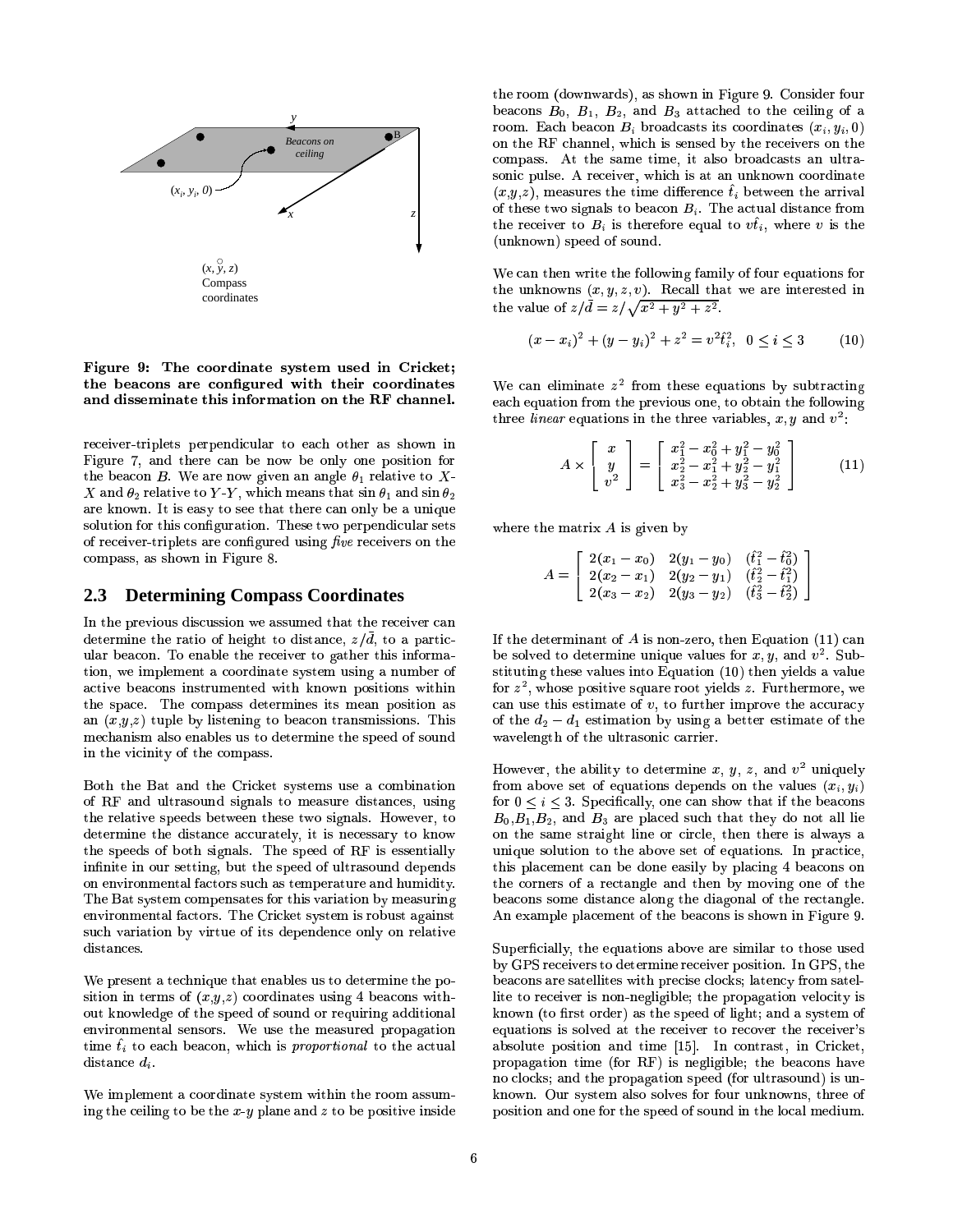# **3. Implementation**

We have implemented prototypes of the beacon and compass hardware described in Section 2. Each beacon is configured  $F_{\rm 2}$  and  $F_{\rm 2}$  by  $F_{\rm 2}$  and  $F_{\rm 2}$  is  $\sim$   $25$   $\mu$   $\mu$   $\mu$ . Then to promote  $\mu$  $\lambda$  418 MHz RF channel. Concurrent with each periodic  $\rm RF$  broadcast, it sends a 500  $\mu$ s ultrasonic pulse at 40 KHz which are received at the compass ultrasonic receivers. Each AG7>:SA=@MN`>?@8TMN8JO[AG]%AG7>82\TFMNMq^>O>=@\h:+AG=@FOb`9KGFSAGFU\TF?-:0O>Hl`
KGFU\T8T]a]a8T]=@O
W\_F0KGMb:+AG=@FO-j,6798KG8T]AF0W5AG7>=@]#]a8T\LAG=PF0O4H
8T]a\JKG=@<8T]#AG798 H
8JA(:0=@?@]FSWinformation. The rest of this section describes the details of the communication protocol between the beacons and compass, and how the compass processes the observed differwww.cov distances

#### **3.1 Protocol Details**

The beacons in Cricket operate in an autonomous manner,  $\cdots$  and  $\cdots$  and  $\cdots$   $\cdots$   $\cdots$   $\cdots$   $\cdots$   $\cdots$   $\cdots$   $\cdots$   $\cdots$   $\cdots$  $\text{F}$   $\text{F}$   $\text{F}$   $\text{F}$   $\text{F}$   $\text{F}$   $\text{F}$   $\text{F}$   $\text{F}$   $\text{F}$   $\text{F}$   $\text{F}$   $\text{F}$   $\text{F}$   $\text{F}$   $\text{F}$   $\text{F}$   $\text{F}$   $\text{F}$   $\text{F}$   $\text{F}$   $\text{F}$   $\text{F}$   $\text{F}$   $\text{F}$   $\text{F}$   $\text{F}$   $\text{F$ receivers, each beacon senses the RF carrier before trans mitting a locally unique ID and its known position coordinates. In addition, each subsequent transmission is sent at F0^9Kb=@MN`>?@8TMN8JO[A(:+AG=@FO-n%AG7>84:hZp8JK(:0i08:0MNF0^>OUA'FSWAG=@MN84<8JAfg8T8TO our implementation, the average amount of time between successive transmissions is  $250$  ms. The packet format of and possed increases information about the geographic space  $\cos \theta$  and the functional matrix for resource discovery in 1.00  $\left[1\right]$ , so as a URL as in CoolTown [8], etc.). Each packet is protected  $\frac{1}{2}$   $\frac{1}{2}$   $\frac{1}{2}$   $\frac{1}{2}$   $\frac{1}{2}$   $\frac{1}{2}$   $\frac{1}{2}$   $\frac{1}{2}$   $\frac{1}{2}$   $\frac{1}{2}$   $\frac{1}{2}$ on the RF channel and discards samples that do not pas  $\sigma$  sigua bours choos. Hindi hord o choonicle and boundary  $\rm{potential}$ lv interleaved  $\rm{RF}$ separate beacons.

The processing of ultrasonic signals is more involved. The H
8JAG8T\JA?PFhgevAGF0e79=Pi07AaK(:SO>]a=BAG=@FO>]WKGFM 8T:0\(74^>?BAaK(:S]aFO>=@\ KG8J\T8T=@Zp8JKhj  $\frac{1}{2}$ In addition to processing RF information, the on-board PI microcontroller handles the ultrasonic signals received by the several ultrasonic receivers on the compass to obtain KG^9O>O9=PO9i3F0O4AG7>8:+AaA(:0\(7>8hH4H98TZ[=@\T8j running on the attached device.

 $\pm$  1882 Toron agreement to the same stars the second contraction of the same stars of the same second stars of the same second stars of the same second stars of the same second stars of the same second stars of the same :SIII)9J\JIBB8D=\\$D;D;B&BI\AG=\A(!DIBIDAG);\_B&BI\&=DIL\/II=\AJ/IFF\\/FD==0.BI\/III=U\/ ============ actual differential distance estimates. It also infers the coordinates of the compass relative to the coordinate system defined by the beacons, and computes the orientation unit  $\frac{1}{2}$  . The  $\frac{1}{2}$  and  $\frac{1}{2}$  are  $\frac{1}{2}$  and  $\frac{1}{2}$  and  $\frac{1}{2}$  are  $\frac{1}{2}$  . The  $\frac{1}{2}$ each beacon and uses the smallest angle to derive the È[8T\JAG=@FO ¤9ng79=P\(7;]a7>Fhg]AG7:SA4AG7>8c:S\T\T^
K(:0\JC;F0W3F^
K]C9]AG8JM g#F0KG]a8TO9]X:SA?P:SKGi08:0O9i?@8T]»³i0KG8T:SAG8JKAG7>:0O :0<F^
A¤U®H98TiSKG8T8T](¼Lj worsens at large angles (greater than about 45 degrees). This also means that the system works best when it finds at least one beacon at an angle smaller than  $45$  degrees since there are at least four beacons per space on each ceiling of interest, it is relatively straightforward to place, and find, at least one beacon in standard rectangular rooms.



Figure  $10$ : Finding the actual differential distance  $\,$ between  $R_1$  and  $R_2$  by using the observed differential distances from  $(R_1, R_2)$  and  $(R_2, R_3)$ .

# **3.2 Differential Distance Estimation Algorithm**

 $\mathbf{m}$  our prototype, the disruption receivers are set up accord. ing to Figure 8, where  $L_{12} = L_{14} = 2\lambda$ , and  $L_{23} = L_{45}$  = MN8JAG79F[H3^>]a8hHAGFH98JAG8JKGMN=@O98AG7>8^>O9=PÊ[^98:0\JAG^>:0?>H9=B)8JKG8TOUAG=P:0?H
=@]emethod used to determine the unique actual differential dis-^>]a8J]AG798l=@OUAG^>=BAG=@FOcH98TZp8J?PF0`8hHc=@OÈ
8J\JAG=@FO[j Un%g798JKG8l:0O½f8Jd[e  $\mu$ doo ure muustoo actoobea in oecuon staatuste an een istence" argument was made for how to configure receivers to unambiguously resolve the actual phase difference. Al- $\frac{1}{2}$  . The station is the compact of  $\frac{1}{2}$  in  $\frac{1}{2}$  . The contract  $\frac{1}{2}$ results hold equivalently in the "wavelength domain," where  $_{\rm v}$  is a formation and allowed and construct the component of  $_{\rm v}$  and  $_{\rm v}$  $\cdots$  if the state and we extremely the property  $\cdots$  and  $\cdots$   $\cdots$ so we outline our implemented algorithm below.

 $\mathcal{S}(\mathcal{S})$  ^ \ ] \$
-j67>8FSAG7>8JK"\J^9KGZp8»\_AG7>8#H>:0]a798hHq?@=@O>8#]a8TiMN8TOUAG](¼-]a79Fhg] $\mathcal{L}_{12} = 2\pi$ . The centre curve (the desired three segments) shows  $\sum_{i=1}^{\infty}$   $\sum_{i=1}^{\infty}$   $\sum_{i=1}^{\infty}$   $\sum_{i=1}^{\infty}$   $\sum_{i=1}^{\infty}$   $\sum_{i=1}^{\infty}$   $\sum_{i=1}^{\infty}$   $\sum_{i=1}^{\infty}$ varies in the range  $[0, \lambda]$  as  $\delta d_{12}$  varies in  $[-2\lambda, 2\lambda]$ . Consider Figure 10, which plots the variation of observed affirmation difference of the artificial of the details differ  $\text{F}$ affer and  $\text{F}$  and  $\text{F}$  and  $\text{F}$  and  $\text{F}$  are  $\text{F}$  and  $\text{F}$  and  $\text{F}$  are  $\text{F}$  and  $\text{F}$ curves (the solid line segments) shows the  $\delta d'_{12}$  variation for  $\mathcal{L}_2$  = 1.000 was included the carves to show the observed variations of  $\sigma w_{12}$  and  $\sigma w_{23}$  as a randeron or  $\sigma w_{12}$ , not,  $\sigma z$ 

> Each calve is perfolate with discontinuately. The observed<br>value  $\delta d'$  varies in the range  $[0, \lambda]$  because that is the range Z0:0?@^>8 of filowoutuolo undulito occhecii cho tulifouliticus; hurto –  $\mathcal{D}$ . Bagaal of  $\mathcal{D}$  and  $\mathcal{D}$  and  $\mathcal{D}$  and  $\mathcal{D}$  are  $\mathcal{D}$  . The subset of  $\mathcal{D}$ nuities are due to the fact that the observable differential W\_8LKG8TO>\T8J]Tj#6798:0\JAG^>:0?-H9=B)8JKG8TOUAG=P:0?5H
> =P]A(:SO>\T8J]Z0:SKaCb=@OlAG7>8 K(:SO>i8 $\Gamma$ <sub>1</sub> )  $\Gamma$ <sub>1</sub>  $\Gamma$ <sub>1</sub>  $\Gamma$ <sub>1</sub>  $\Gamma$ <sub>2</sub>  $\Gamma$ <sub>2</sub>  $\Gamma$ <sub>3</sub>  $\Gamma$ <sub>3</sub>  $\Gamma$ <sub>3</sub>  $\Gamma$ <sub>3</sub>  $\Gamma$ <sub>3</sub>  $\Gamma$ <sub>3</sub>  $\Gamma$ <sub>3</sub>  $\Gamma$ <sub>3</sub>  $\Gamma$ <sub>3</sub>  $\Gamma$ <sub>3</sub>  $\Gamma$ <sub>3</sub>  $\Gamma$ <sub>3</sub>  $\Gamma$ <sub>3</sub>  $\Gamma$ <sub>3</sub>  $\Gamma$ <sub>3</sub>  $\Gamma$ <sub>3</sub>  $\Gamma$ <sub>3</sub>  $\Gamma$ <sub>3</sub>  $\Gamma$ <sub>3</sub>  $\Gamma$ <sub>3</sub>  $\Gamma$ <sub>3</sub>  $\Gamma$  $[-L_{12}, L_{12}]$  for  $\delta d_{12}$ , and in the range  $[-L_{23}, L_{23}]$  for  $\delta d_{23}$ .  $\bf{D}$ as because we have hormanized she can ves as a runeston or `:S=BK»[] ) [, ¼q]a7>FhgO=PO =@i^
> KG8m¥h£:0?@]aFcZ0:SKG=@8T]N=@OAG798K(:SO>i8pair  $(R_2, R_3)$  shown in Figure 10 also varies in the range  $[-L_{23} \ L_{12}/L_{23}, L_{23} \ L_{13}/L_{23}] = [-L_{12}, L_{12}]$  in the plot The slope of each line segment is proportional to the normalized separation distance for that pair of receivers. Hence, the normalized curve for  $(R_1, R_2)$  has a slope of 1, while the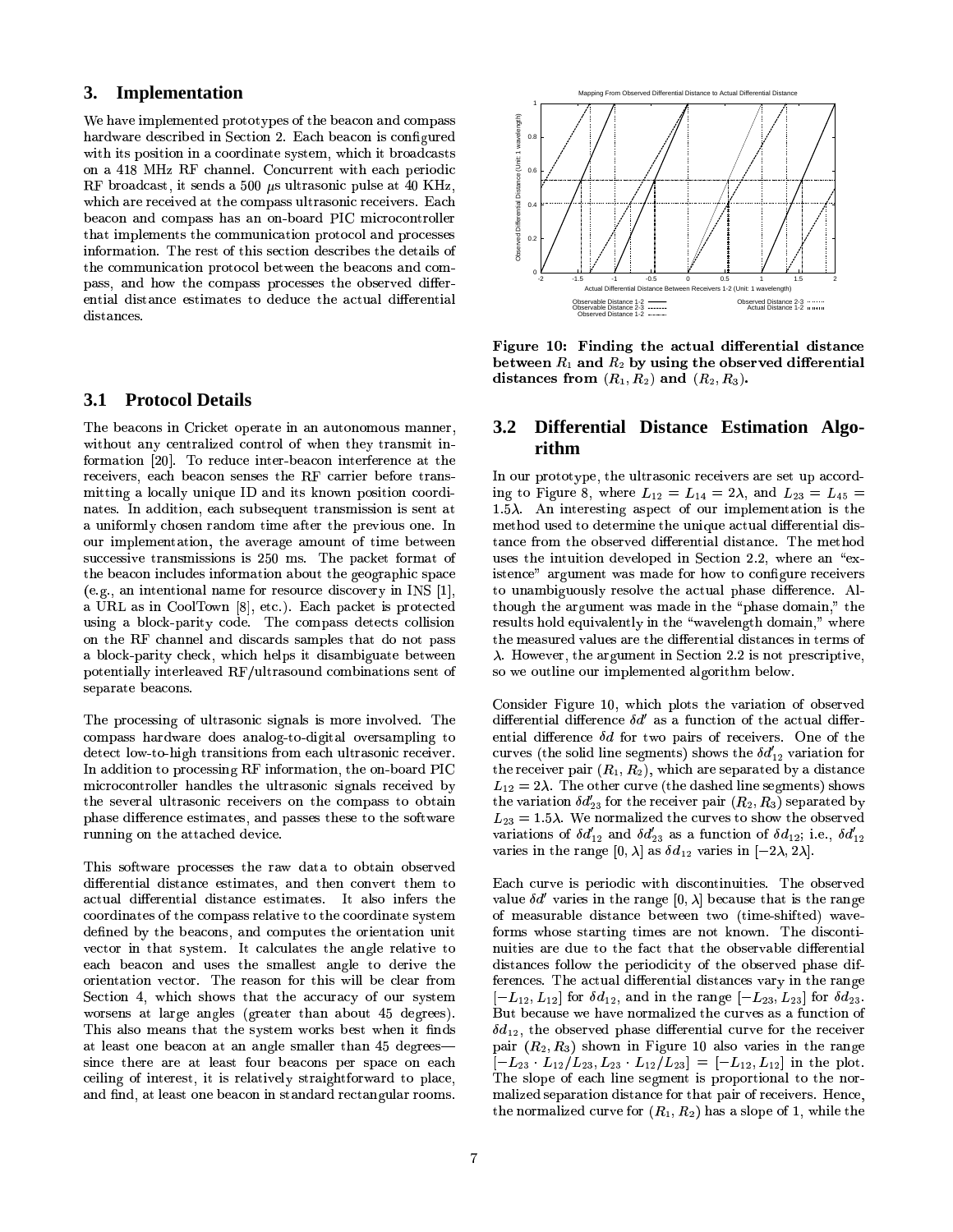curve for  $(R_2, R_3)$  has a slope of  $L_{23}/L_{12} = 3/4$ .

Note that because  $L_{12}$  and  $L_{23}$  are relatively prime multiples of  $\lambda/2$ , the periods (and discontinuities) for the two curves always differ, and the cycle of each curve (i.e., the discontinuities) do not overlap each other more than once. AG8LKGO4g=BAG7>=@O\*AG7>8=@OUAG8JKG8T]AG8TH4K(:0O>i08N ^ \ ]) ^\ ]Lvj§ 8JO>\T8n
g8i08JA  $\sum_{i=1}^{\infty}$  and  $\sum_{i=1}^{\infty}$  and  $\sum_{i=1}^{\infty}$  and  $\sum_{i=1}^{\infty}$  and  $\sum_{i=1}^{\infty}$  $\alpha$  in which the interested range  $\{L_1, L_2, L_3\}$ . Hence, we get a unique solution for the actual  $\delta d$  value for any given pair

Recall that the range of observable differential distances i  $[0, \lambda]$ . From Figure 10, we see that any observed value within :So 8Jaaqaaraa 1992 iyo 8Jaaqaaraa 1992 iyo 8Jaaqaaraa 1992 iyo 8dhaqaaraa 1992 iyo 8dhaqaaraa 1992 iyo 8dhaqa<br>Baraa 1992 iyo 8dhaqaaraa 1992 iyo 8dhaqaaraa 1992 iyo 8dhaqaaraa 1992 iyo 8dhaqaaraa 1992 iyo 8dhaqaaraa 1992 actual  $\delta d_{12}$ . Let  $A^{\delta d_{12}^{\dagger}}$  be the set of possible solutions de  $\frac{1}{2}$  is  $\frac{1}{2}$ . Both: Section in the observed value  $\delta d'_{12}$ . Graphically, these are and vertice on the horizonten date of the potential the rout  $\mu$ nvorbovnomo oven odre eno a  $\mu$  var) haro where eno ovevrreeno  $\frac{1}{2}$  and  $\frac{1}{2}$  and  $\frac{1}{2}$  and  $\frac{1}{2}$  and  $\frac{1}{2}$  and  $\frac{1}{2}$   $\frac{1}{2}$   $\frac{1}{2}$   $\frac{1}{2}$   $\frac{1}{2}$   $\frac{1}{2}$ H
=B)8JKG8TOUAG=P:0?H
=@]A(:0O>\J8WKGFM AG798]a8JA ! & <sup>j</sup> differential distance from the set  $A^{\delta d'_{12}}$ .

 $B_3$  removing the digitments presented in Section 2.2, we can  $\frac{d\omega}{d\theta}$  cooler rod  $\frac{\omega_{23}}{d\theta}$  to help  $\frac{d\omega}{d\theta}$  has received bord tion. From Figure 10, the observed  $\delta d'_{23}$  can be mapped  $A^{\delta d'_{23}}$  be the to three possible solutions for the actual  $\delta d_{12}$ . Again, let  $\frac{1}{\sqrt{2}}$  is the set of possible solutions using the observed  $\frac{1}{\sqrt{2}}$  value  $\delta d_{22}^{\prime}$ . Since we are guarenteed a unique solution for any given pair of observed values  $\delta d'_{12}$  and  $\delta d'_{23}$ , we will  $\lim_{t\to\infty}$  one matching solution that exists in both  $A^{\delta d'_{12}}$ and  $A^{\delta d'_{23}}$ . Thus, the final answer for the actual differential  $\delta d$  is a if and only if a  $\epsilon A \delta d'_{12}$  and a  $\epsilon A \delta d'_{23}$ 

 $\quad {\rm For\ \ \ example}, \quad {\rm Figure \ \ \ 10 \ \ \ shows \ \ that \ \ for \ \ the \ \ ob A^{\delta d'_{12}} = \begin{bmatrix} -1.453 & -0.453 & 0.547 & 1.547 \end{bmatrix}$  and  $A^{\delta d'_{23}} =$ served  $\delta d'_{12} = 0.547$  and  $\delta d'_{23} = 0.41025$ ,  $\delta d_{12} = 0.547$  because this value exists in both  $A^{\delta d'_{12}}$  and  $\{-0.786, 0.547, 1.880\}$ . Hence, the final solution is  $A^{\delta d^7_{23}}$  .

One caveat about this algorithm for finding the actual phas  $\mathcal{M}=\mathcal{P}$ no matching solution that exists in both  $A^{\delta d'_{12}}$  and an  $A^{\delta d'_{23}}$ .  $\langle 2\rangle$  . The sound of the solution  $\langle 1\rangle$ choosing an  $a_{12} \in A^{\delta d'_{12}}$  and  $a_{23} \in A^{\delta d'_{23}}$  such that  $|a_{12}-a_{23}|$  $\sim$   $\mu$  ,  $\mu$  ,  $\mu$  ,  $\mu$  ,  $\mu$ to be  $\frac{a_{12}+a_{23}}{2}$ .

### **4. Experiments**

In this section, we report on several performance experiments conducted with our Cricket compass implementation. In Section 5, we outline a few improvements that we intend wo mnonchione in eno raegre from these experiments.

We describe two distinct sets of experiments. First, we evaluate the efficacy of our differential distance estimation tech- $\bf{1}\pm\bf{1}\times\bf{1}\times\bf{2}$  and  $\bf{2}\pm\bf{1}\times\bf{1}\times\bf{2}$  and  $\bf{3}\pm\bf{1}\times\bf{2}$  and  $\bf{4}\pm\bf{1}\times\bf{2}$ one fixed beacon using the techniques of Section 2.2. Then, true angle with reasonable accuracy. we attach multiple beacons at different places on a ceiling and measure the accuracy of coordinate estimation using the



 $\,$ <sub>0</sub> ele values. The error bars indicate the absolute anangle values. Figure 11: Average angle estimates versus true angle errors for all three trials. The line  $y = x$  plots the ideal relationship between the true and estimated

 $\frac{1}{23}$   $\frac{1}{28}$  be. The following sections demonstrate that our differe techniques of Section 2.3. Finally, we combine the results of these experiments to perform an analytic error analysis of Eduanch II ao aoire an apportocan  $\Xi$ quation (1) to derive an apper bound on the end to end<br>errors one might expect in practice. We do this because our current prototype hardware does not allow us to ob- $\sim$  8.0  $\sim$  0.0  $\sim$  0.0  $\sim$  0.0  $\sim$  0.0  $\sim$  0.0  $\sim$  0.0  $\sim$  0.0  $\sim$  0.0  $\sim$  0.0  $\sim$  0.0  $\sim$  0.0  $\sim$  0.0  $\sim$  0.0  $\sim$  0.0  $\sim$  0.0  $\sim$  0.0  $\sim$  0.0  $\sim$  0.0  $\sim$  0.0  $\sim$  0.0  $\sim$  0.0  $\sim$  0.0  $\sim$  0.0  $\sim$  neously; while we are building this combined hardware, we do want to get a sense of how accurate our system is likely to

### **4.1 Differential Distance Estimation**

In this set of experiments, we use the setup shown in Figure  $2$ to measure the accuracy of the differential distance values, Agr:+ Agric Band Battleys bitch than band and the control bitches of the control of the control of the control that it is at a height  $z=1.9m$ , a horizontal distance of  $\mathcal{S}$  as each and the contracted of the contraction of  $\mathcal{S}$  and  $\mathcal{S}$  and  $\mathcal{S}$  and  $\mathcal{S}$  $\Gamma$  respect to the fine forming the beaton and the receiver. The receivers are configured according to Figure 5. whe  $2\lambda$ ,  $L_{23} = 1.5\lambda$ .

> $\sim$  0TH computed and control begins the four activity of the computer structure and  $\sim$ was repeated for three trials. For each measurement at the specified  $\theta.$  we take the  $mode$   $c$ g:S]KG8J`8h:SAG8hHlW\_F0KAG7
> KG8T8AaKG=P:0?@]Tj

 $\pm$ 1100 ID, the Gregory Green Countries of the State and State and State and State and State and State and St The results are shown in Figure 11, which shows the average angle estimates derived from the measured  $d_2-d_1$  values. :hZp8JK(:Si8MN8h:S]a^9KG8hH]  \ Z:S?P^98T]:+A8h:0\(7IW
j KGF0M=@i^
KG83¥¥0naverage measured  $d_2-d_1$  values at each  $\theta$ . From Figure 11. AaKG^>8:0O>i0?@8g=BAG74KG8T:0]aFO>:0<9?P8:S\T\T^9K(:S\JCUj

Table 1 shows the average differential distance in terms of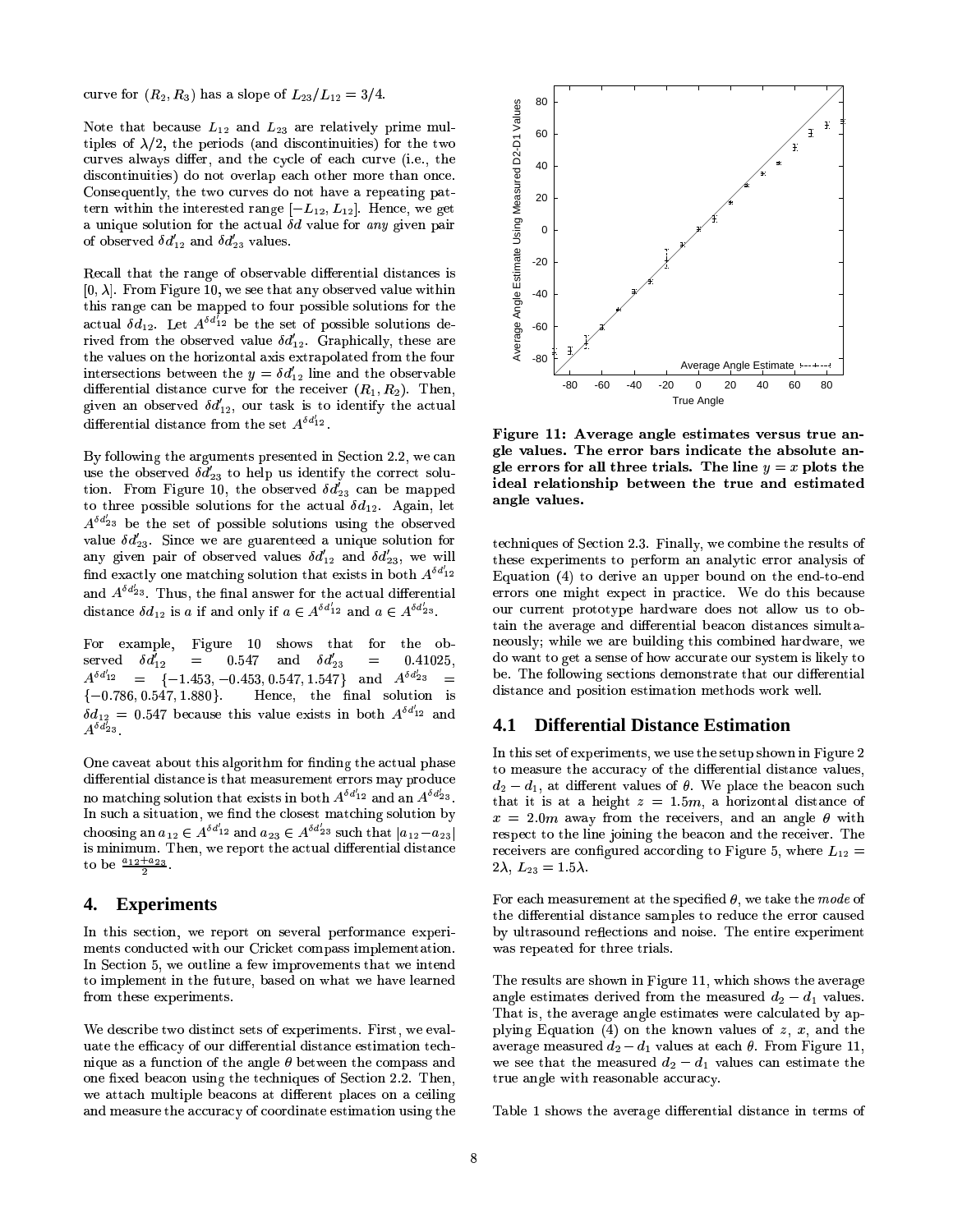$\lambda$ , the average percentage error of the differential distance for every 10<sup>°</sup> angle  $-90^{\circ} \le \theta \le 90^{\circ}$ , and the derived angle estimates.

| $\theta^{\circ}$ | Actual              | Measured           | Error of        | Derived $\theta$             |
|------------------|---------------------|--------------------|-----------------|------------------------------|
|                  | $d_2-d_1(\lambda)$  | $d_2-d_1(\lambda)$ | $d_2 - d_1(\%)$ | Estimates $(\theta^{\circ})$ |
| - 90             | $-1.600$            | $-1.552$           | 3.000           | $-76.021$                    |
| $-80$            | $-1.576$            | $-1.544$           | 2.011           | $-74.901$                    |
| $-70$            | $-1.504$            | $-1.504$           | $-0.033$        | $-70.350$                    |
| -60              | $-1.386$            | $-1.392$           | $-0.459$        | $-60.482$                    |
| $-50$            | $-1.226$            | $-1.213$           | 1.007           | $-49.319$                    |
| -40              | $-1.028$            | $-0.985$           | 4.193           | $-38.021$                    |
| $-30$            | $-0.800$            | $-0.843$           | 5 3 3 3 3       | $-31.786$                    |
| $-20$            | $-0.547$            | $-0.516$           | 5.707           | $-18.894$                    |
| $-10$            | $-0.278$            | $-0.245$           | 11.699          | $-8.821$                     |
| 0                | 0                   | 0.021              |                 | 0.57                         |
| 10               | 0.278               | 0.200              | $-28.015$       | 7.184                        |
| 20               | 0.547               | 0.477              | $-12.773$       | 17.359                       |
| 30               | 0.800               | 0.749              | $-6.333$        | 27.929                       |
| 40               | 1.028               | 0.931              | $-9.509$        | 35 5 73                      |
| 50               | $\overline{1}$ .226 | 1.075              | $-12.320$       | 42.202                       |
| 60               | 1.386               | 1.256              | $-9.356$        | 51.755                       |
| 70               | 1.504               | 1.389              | -7.594          | 60.317                       |
| 80               | 1.576               | 1.459              | -7.427          | 65 794                       |
| 90               | 1.600               | $\overline{1.485}$ | $-7.167$        | 68.196                       |

#### Table 1: Differential distances (measurements averaged over 3 trials), percentage error and the derived angle estimates at each value of  $\theta$

We make three observations from these results. First, we are able to accurately estimate angles to within  $\pm 3$  degrees in the range from -70 to 30 degrees, and to within  $\pm 8$  degrees for angles up to 50 degrees. Second, in terms of percentage  $error<sup>2</sup>$  all estimated differential distances (and hence, angles for this set of experiments) have less than 13% error with the exception of  $\theta = 10^{\circ}$ . Third, the estimates of the positive  $\theta$  values consistently show a higher percentage error than those for negative  $\theta$ . Moreover, they all report a value that is less than the true value. Our current hypothesis, still under active investigation, is that the causes of these errors are imperfect calibrations of the distances between the ultrasonic receivers (which a better mounting process will fix) and timing delay issues related to interrupt handlers in the PIC microprocessor on the compass. Despite these caveats, we find the ability to estimate angles to within 3-to-5 degrees for a practical range of angles promising and useful for many context-aware applications.

# **4.2 Distance and Position Estimation**

| Beacon | (x, y, z)      |
|--------|----------------|
|        | 0, 121,<br>-0  |
|        | 117, 121,<br>0 |
|        | ſ              |
|        |                |

Table 2: Beacon coordinates (in centimeters).

For our second set of experiments, we placed four beacons on the ceiling of a room at known coordinates as shown in Table 2. Each beacon broadcasts a unique identifier, which is mapped to its known coordinates by the receiver. The receiver is placed at a specific location and collects up to 25 distinct distance samples from each of the four beacons. Because the noise and reflections of ultrasound in the environment can affect the sampled distances, we take the mode of each distance distribution for each beacon as the actual distance estimate to each beacon. We configured the compass as in the previous experiment, taking measurements at four different compass locations as shown in Table 3. At each location, we collected data across four independent trials.

Table 3 shows the coordinate estimates at each locations. We find that our position estimates can be accurate to within 5-6 centimeters, and in the worst case, to within 25 centimeters of the true value. We conducted a further investigation into the worst case situation-although it was good to less than a foot, we were interested in the underlying reasons for this behavior. We found that consistently the worst case happened when the receiver was near a wall, or when the beacon was attached close to a wall, while it was possible to obtain centimeter-level accuracy a few feet away from walls. We have since been developing techniques to handle reflections from walls, which we outline in Section 5.

| Receiver | Actual Receiver         | Estimated Receiver         | Error             |
|----------|-------------------------|----------------------------|-------------------|
| Location | Location $(x, y, z)$    | Location $(x, y, z)$       | (c <sub>m</sub> ) |
| A        | 0.0, 121.0, 178.0       | $-13.8$ , 134.9, 193.8     | 25.12             |
| B        | 117.0, 121.0, 178.0     | 123.3, 129.1, 190.3        | 16.05             |
| C        | $0.0$ , $0.0$ , $178.0$ | $-0.7$ $-5.5$ $176.8$      | 5.65              |
| D        | 0.0, 178.0<br>117.0.    | $120.4$ , $-3.0$ , $173.1$ | 6.63              |

#### Table 3: Coordinate estimates at four different receiver locations.

From the coordinate estimates, we also derive a set of  $z/\overline{d}$ values that are used in Equation (4). Table 4 reports the percentage error of the  $z/\bar{d}$  derived from our coordinate estimates. The results indicate that the error in  $z/\bar{d}$  is at most 2.6%, even when near a wall, and substantially better further away. We use this worst-case measured data in the next section to understand the theoretical error bound on overall orientation estimation using our compass.

| Receiver | Percentage Error of $z/d$ |         |         |         |
|----------|---------------------------|---------|---------|---------|
| Location | with Respect to Beacon    |         |         |         |
|          | н                         |         |         | K       |
|          | $-0.50$                   | $-0.98$ | $-0.92$ | 0.03    |
| R        | 0.38                      | $-0.15$ | 0.38    | 1.26    |
| C        | $-1.65$                   | $-1.57$ | $-0.05$ | $-0.58$ |
| D        | $-2.59$                   | $-1.71$ | $-1.75$ | 0.28    |

Table 4: Percentage error of  $z/\bar{d}$  with respect to each beacon for each coordinate estimation trial.

 ${}^{2}$ For angle estimation, the percentage error is not as interesting to most applications as absolute errors.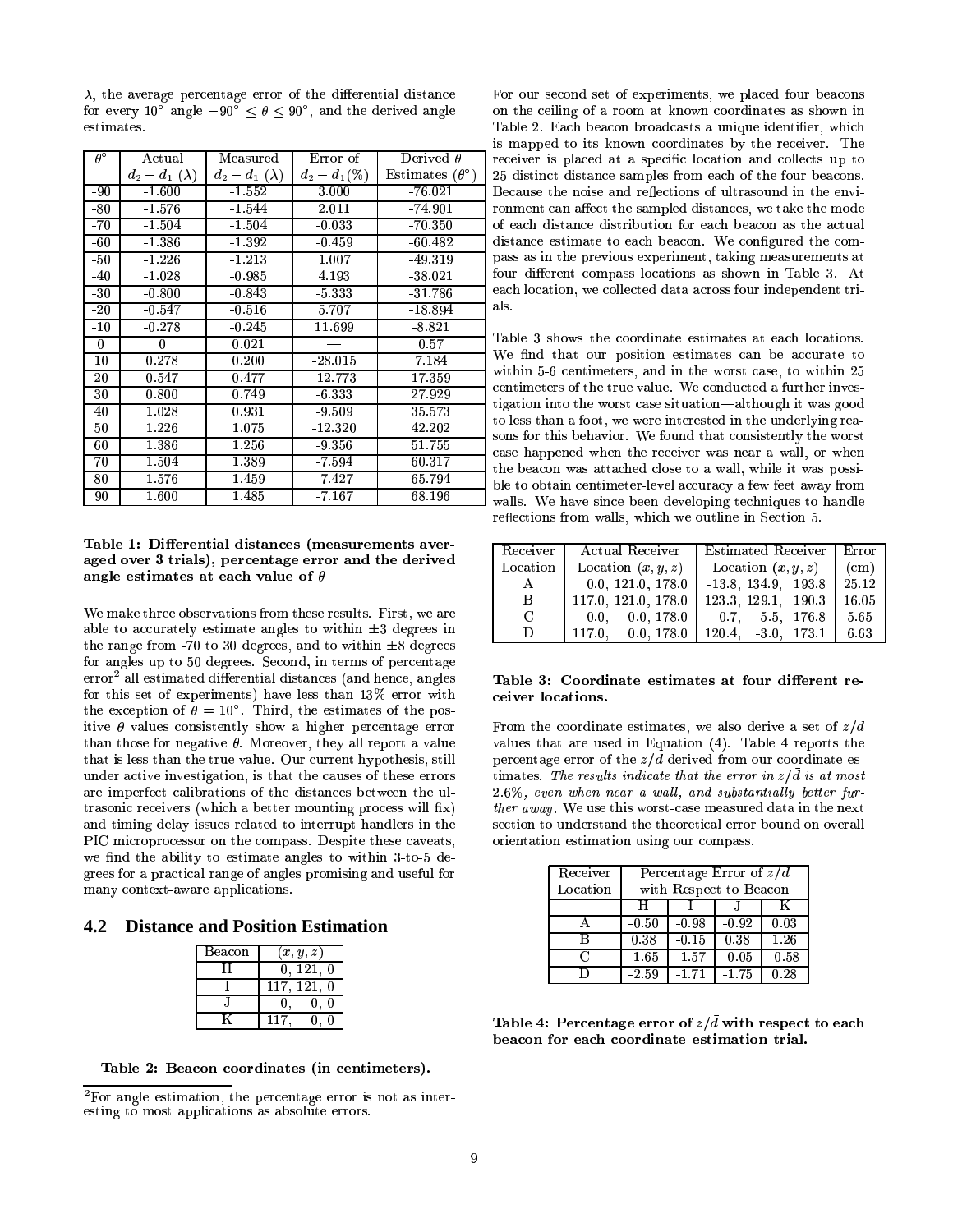#### 4.3 **Error Analysis**

We now give a simple error analysis of the angle estimation method, obtaining an expression for how it depends on the errors in the measured quantities. We use our experimental results from the previous sections that bound the accuracy with which our techniques and implementation estimate  $(d2 - d1)$  and  $z/d$ .

If  $V(v_1, v_2)$  is a function of two *independently-measured* variables  $v_1$  and  $v_2$ , then the error in V,  $\Delta V$ , can be expressed as [6, 23]:

$$
(\Delta V)^2 = (\frac{\partial V}{\partial v_1})^2 (\Delta v_1)^2 + (\frac{\partial V}{\partial v_2})^2 (\Delta v_2)^2 \tag{12}
$$

Applying this to the angle estimate  $\theta$ , we get the following expression for the fractional error in  $\theta$ ,  $\Delta\theta$ , as a function of  $v_1 = d_2 - d_1$  and  $v_2 = z/d$ .

$$
\frac{\Delta\theta}{\theta} = \frac{\tan\theta}{\theta} \times \sqrt{(\frac{\Delta v_1}{v_1})^2 + (\frac{\Delta v_2}{v_2})^2 \frac{v_2^4}{(1 - v_2^2)}}\tag{13}
$$

Note that because  $d_2 - d_1$  is estimated using the phase difference of the ultrasonic waveforms, and  $z/\bar{d}$  is estimated using a different method combining the RF and ultrasonic signal arrival times,  $v_1$  and  $v_2$  satisfy the independentmeasurement considerations of Equation (12).

Equation (13) shows that the error might grow to be rather large, especially for values of  $\theta$  close to  $\pi/2$ . The physical reason for this is apparent from Figure 3, which shows that at large values of  $\theta$ , small changes in x2 produce large changes in  $\theta$ . Equation (13) also shows that the error might grow large when the  $z/\bar{d}$  value is small. The physical reason is clear from Figure 2, which shows that as the receiver moves closer to the beacon, a small change (or error) in the differential distance produces a large change in  $\theta$ .

We now apply Equation (13) to the average error values from our experimental measurements to obtain an upper bound on the expected error. For  $x = 2.0m$  and  $z = 1.5m$ , we get  $v_2 = z/\bar{d} = 0.6$ . We then set  $\frac{\Delta v_2}{v_2} = 0.0259$ , which is the worse average case error for  $z/\bar{d}$  from Table 4. We then<br>substitute the  $\theta$  and  $\frac{\Delta v_1}{v_1}$  values from Table 1. The projected<br>theoretical upper error bound at each  $\theta$  is listed in Table 5.

We find that the theoretical upper bound on error is less than five degrees when  $\theta$  is between  $\pm 40$  degrees. We emphasize that this is what the theory predicts as an upper bound for each  $\theta$ , and that in practice things may well be better (and are in fact better in some cases, as our reported experiments showed).

#### 4.4 **Effect of Motion**

The experiments mentioned above were conducted by placing the compass on a stable platform (i.e., the linear velocity of the compass is zero). In practice, we expect the Cricket compass to be attached to mobile devices, and are interested in measuring its performance when a user walks or moves the device in their hand. We model such movement as a linear velocity and calculate the Doppler effect to examine

| θ     | $\tan\theta/\theta$ | $(\%)$<br>$dv_1/v_1$ | $\Delta\theta/\theta$ (%) | $\Delta \overline{\theta^\circ}$ |
|-------|---------------------|----------------------|---------------------------|----------------------------------|
| $-90$ | $\infty$            | $3.00\,$             | $\infty$                  | $\infty$                         |
| $-80$ | 4.06                | 2.01                 | 9.44                      | 7.55                             |
| $-70$ | 2.25                | 0.03                 | 2.62                      | 1.84                             |
| $-60$ | 1.65                | 0.46                 | 2.07                      | 1.24                             |
| $-50$ | 1.37                | 1.01                 | 2.10                      | 1.05                             |
| -40   | 1.20                | 4.19                 | 5.23                      | 2.09                             |
| -30   | 1.10                | 5.33                 | 6.02                      | 1.81                             |
| $-20$ | 1.04                | 5.71                 | 6.07                      | 1.21                             |
| $-10$ | 1.01                | 11.70                | 11.88                     | 1.19                             |
| 0     | 1.00                |                      |                           |                                  |
| 10    | 1.01                | 28.02                | 28.33                     | 2.83                             |
| 20    | 1.04                | 12.77                | 13.37                     | $2.67\,$                         |
| 30    | 1.10                | 6.33                 | 7.10                      | 2.13                             |
| 40    | 1.20                | 9.51                 | 11.51                     | 4.61                             |
| 50    | 1.37                | 12.32                | 16.90                     | 8.45                             |
| 60    | 1.65                | 9.36                 | 15.59                     | 9.36                             |
| 70    | 2.25                | 759                  | 17.28                     | 12.09                            |
| 80    | 4.06                | 7.43                 | 30.54                     | 24.43                            |
| 90    | $\infty$            | 7.17                 | $\infty$                  | $\infty$                         |

Table 5: Projected error bounds for angle estimations at each  $\theta$ . The parameters are  $v_2 = 0.6$  and  $\frac{\Delta v_2}{\Delta v_1} = 0.0259$ .

the performance impact of such movement on the Cricket compass.

Let  $\lambda'$  be the observed wavelength of ultrasound due to motion,  $\lambda$  be the true wavelength of ultrasound from the beacon, f be the true frequency of ultrasound, and  $v_r$  be the linear velocity of the receivers in the direction towards the beacon. Then, because of the Doppler effect, we get:

$$
\lambda'=\lambda-\Delta\lambda=\lambda-v_r/f
$$

We use Equation (5) to derive the error  $\Delta(\delta d)$  caused by the Doppler effect: z

$$
\Delta (\delta d) = \frac{\phi}{2\pi} \cdot \Delta \lambda \;\; ; \;\; \Delta \lambda = \frac{v_r}{v_s} \cdot \lambda
$$

where  $v_s$  is the velocity of sound. Hence, at a pedestrian walking speed of  $v_r = 2.0m/s$  and  $v_s = 330m/s$ ,  $\Delta \lambda$  = 0.006 $\lambda$ . In our implementation of the software compass,  $\phi =$  $0.556\pi$  at  $\theta = 10^{\circ}$ , so the error with respect to the true  $\delta d$ is about 1.2%. At  $\theta = 40^{\circ}$ , the error is less than 1%.

#### 5. **Improvements**

The preliminary experiments reported in the previous section show great promise, and we believe that this augurs well for the utility of our system. However, our results also raise some important issues that need to be addressed in implementation before a production system can be realized. This section describes some of these issues and our proposals to address them.

### **5.1 Handling Reflections**

Four appropriately placed beacons can accurately estimate the position coordinates of a receiver, but our results show that the accuracy degrades when a beacon is within a few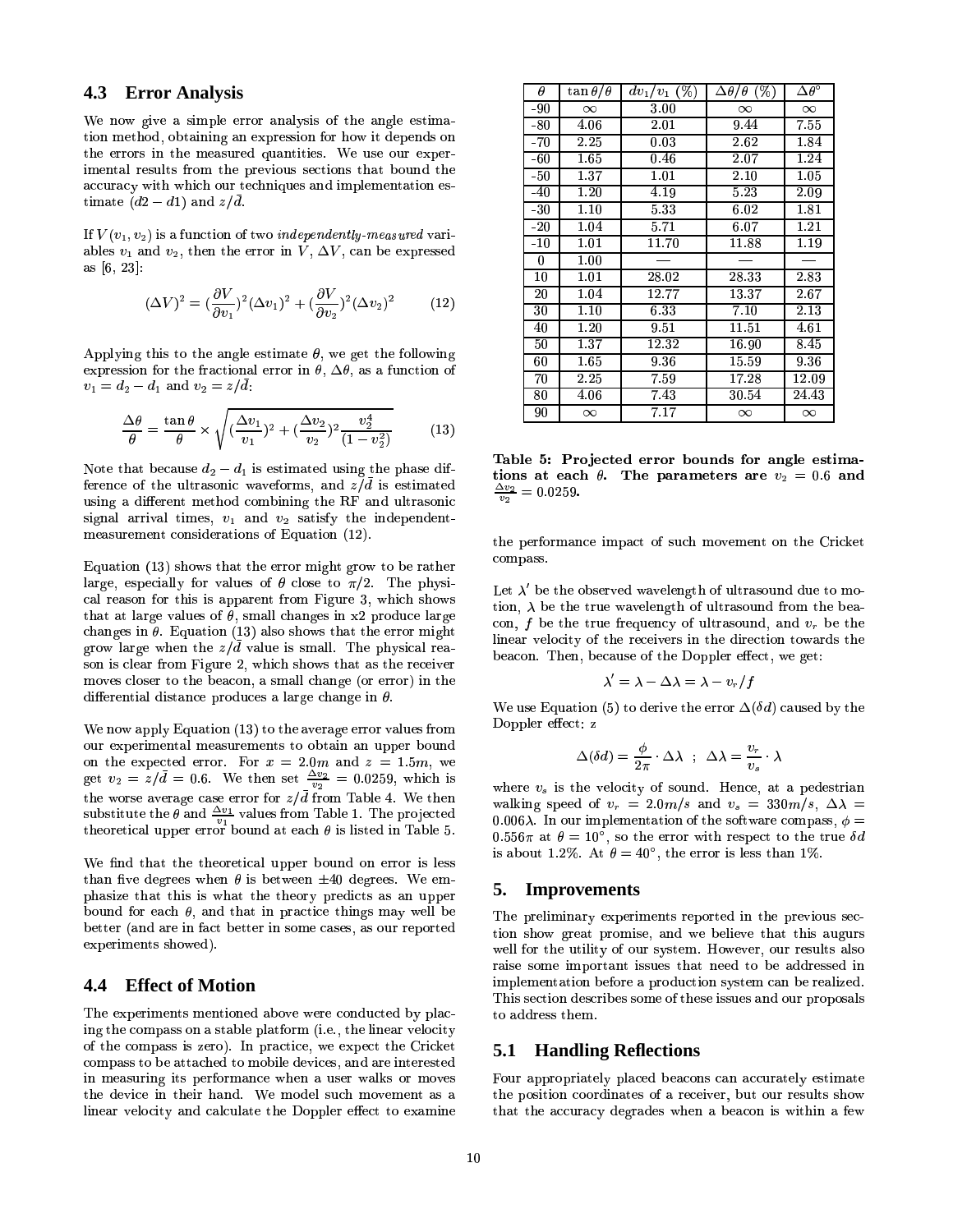inches from a wall. This is because ultrasound reflections can cause the measured distances to be inaccurate. If there is a line-of-sight path between the beacon and the receiver.  $\hspace{0.1em}$ we will have a single correct<sup>3</sup> distance among the set of distances; if not, then several of the readings will be incorrect.

We can solve the ambiguity caused by multiple distances  $\overline{B}$ and errors due to incorrect distances by using  $\mathit{five}$  beacons sti instead of four. With five beacons, the receiver will have  $\alpha$  bet of foodings containing maturities measured anotherwise to  $\cdots$ Ç WF^
K'<8h:S\TFOZ0:0?@^>8J]3:+A':\*AG=@MN8n8h:S\L7Z0:0?@^98l\JF0KaKG8T]a`F0OH9=@O9iAGF  $\sim$  B)  $\sim$  South  $\sim$  South  $\sim$  South  $\sim$  South  $\sim$  South  $\sim$  South  $\sim$  South  $\sim$  South  $\sim$  South  $\sim$  South  $\sim$  South  $\sim$  South  $\sim$  South  $\sim$  South  $\sim$  South  $\sim$  South  $\sim$  South  $\sim$  South  $\sim$  South  $\sim$ a different beacon, and run the algorithm of Section 2.3 to determine its coordinate position. If the coordinates determined from two or more distinct sets of beacons are close to each other, we can select that as the correct coordinate. Otherwise, we cannot have much confidence in the correct <8\JF0KaKG8T\JAAGFN:W\_8Jg =@O>\(7>8T](¼Lj be correct to a few inches).

Here, we essentially use the fifth beacon to validate the coordinates obtained using the other four; the robustness of this  $\mathcal{W}$ two incorrect readings  $\hat{d}_1$  and  $\hat{d}_2$  giving rise to answers that  $\frac{1}{2}$  $\frac{1}{2}$  and is reasonable. Sometet a nic sognitude of rengen  $\ell$ joining two points,  $P_1$  and  $P_2$ . We are told that a point in  $D\cup U$  - and  $D\cup U$  and  $D\cup U$  and  $D\cup U$  and  $D\cup U$  and  $D\cup U$  and  $D\cup U$ tively. If both  $d_1$  and  $d_2$  are independent (and incorrect) Z0:0?@^98T]g=P?@?-\TF0KaKG8T]a`F0OHAGFqAG7>8]G:SMN8=H
8TOUAG=@\h:0?5`F=@OUA values will correspond to the same identical point!

# **5.2 Handling Diffractions**

Another potential cause of error is the diffraction (bending at edges) of sound waves around obstacles. Such obstacles may not block the entire path but cause the signal to bend. If the signal arriving at the receiver is bent, then the measure angle to the beacon will have a corresponding error. The difference in distance due to bending could be on the order of millimeters, which will not be detected by the method described above since the error in the distance would be the wano oraer or massimaac ior et distance measurement itself.

8. 8 J\J ABAGE TO AGART'I A SHART YA SHARTI A SHARTI A SHARTI A SHARTI A SHARTI A SHARTI A SHARTI A SHARTI A S  $S_{\rm PCC6}$  to a fixed origin using each or the beacons to earlierar from, and use values that coincide to be the right one. We  $\max\limits_{\mathbf{a}}$  , and  $\max\limits_{\mathbf{a}}$  and  $\max\limits_{\mathbf{a}}$  and  $\max\limits_{\mathbf{a}}$ angle and replace it with this "plurality" scheme.

# **5.3 Beacon and Compass Placement**

 $\Omega$  of the issues that a production-style deployment of th `9?P:0\T8TMN8JO[Ahj KGF0M ¶,ÊU^>:SAG=@FOQ¥h[n=BA=@]q\J?P8T:SKAG7:SAAG798N8JKaKGF0K=@] placement. From Equation 12, it is clear that the error is  $\frac{1}{10}$  $\frac{1}{2}\frac{1}{2}\frac{1}{2}\frac{1}{2}\frac{1}{2}\frac{1}{2}\frac{1}{2}\frac{1}{2}\frac{1}{2}\frac{1}{2}\frac{1}{2}\frac{1}{2}\frac{1}{2}\frac{1}{2}\frac{1}{2}\frac{1}{2}\frac{1}{2}\frac{1}{2}\frac{1}{2}\frac{1}{2}\frac{1}{2}\frac{1}{2}\frac{1}{2}\frac{1}{2}\frac{1}{2}\frac{1}{2}\frac{1}{2}\frac{1}{2}\frac{1}{2}\frac{1}{2}\frac{1}{2}\frac{1}{2}\frac{1}{2}\frac{1}{2}\frac{1}{2}\frac{1}{2}\frac{1$ we would like is to ensure that, for every compass location, there is at least one beacon whose  $\theta$  from that location is  $\mathcal{S}$  and  $\mathcal{S}$  and  $\mathcal{S}$  are  $\mathcal{S}$  . The detection of  $\mathcal{S}$  and  $\mathcal{S}$  are  $\mathcal{S}$ ensure that there is at least one visible beacon whose  $z/\bar{d}$  is

not bigger than some threshold value, say 0.5. This second condition means that there should be at least one beacon `:S]a]Tn=³j 8j@nAG7>8\TFMN`>:0]a]']a79F^>?PHO>FSAb<8QH
=BKG8T\JAG?BC^>OH
8JKG£:0?@? Z[=@]a=P<9?@8<8h:0\TF0O>]Tj visible beacons.

ALION (CORS) COLIDILAGILID DILLIAMI TO OAL COLIDWOO D'IDTOLLE LEWI  $\mathbf u$ vv svou pvuurva hr vuo hyvravurvi vuu vuon viva hy vivar rectangular rooms. For most rectangular rooms, these conditions are rather <8h:S\TFO9]TjDOi8JO>8JK(:S?vn-7>Fhg#8TZp8JKhn5:bMNF0KG8W\_FSKGMb:0?":0`9`9KGF:0\(7g=@?@?<8Z:S?@^:0<9?@8AGFcA(:S\Lo[?@8AG7>=@]l`>?P:0\T8JMN8TOUA`
KGF<9?P8JM ^9]a=PO9i=PH98h:S]  $\sim$  . A group to the state and  $\sim$  and  $\sim$   $\sim$   $\sim$   $\sim$   $\sim$ from the classical "art-gallery" problems and more recent "searchlight" problems in computational geometry. To our  $\sim$  . The second contract  $\sim$ 

 $\pm$  2 MM stock as a set of the production  $\pm$  and  $\pm$  and  $\pm$  and  $\pm$  and  $\pm$  $1$  vvvvi – bilivo – no litero de Todos loti – bodovilo lot determination, this is not hard to accomplish. =BAG?BC¼-AG7>:SAAG798\TF0MN`:0]a]=@]798T?PH :+A%:0O>H`>:SK(:0?@?@8T?
AGF2AG7>8,i0KGF0^>OH)j itly) that the compass is held flat and parallel to the ground.  $\bf m$ yn wn ho noog is the shontweed hith respect to she sew con, while otherwise we need the orientation with respect to at least three beacons to uniquely determine the orientation

# **6. The Viewfinder**

highlights the services discovered within the swept sector. We have developed the  $View$ finder application to demonstrate the use of the location and orientation information provided by the software compass. The user defines a sweep ¡ =@8Jg>OH
8JKN=@OAG798\*H98J]a=@KG8THQH9=BKG8T\LAG=PF0O-jQ67>8\*¡2=@8JgO>H98JK'AG798TO Viewfinder in the desired direction. The Viewfinder then

queries a resource discovery server, such as those proposed in  $\Box$  9. 13. to obtain the global coordinates of the available of the server for the space is advertised on the RF channel their own software compass to obtain their coordinate intor can as service. To enable this functionality, the Viewfinder application  $\frac{1}{2}$  and  $\frac{1}{2}$  are  $\frac{1}{2}$  and  $\frac{1}{2}$  and  $\frac{1}{2}$  are  $\frac{1}{2}$  and  $\frac{1}{2}$  and  $\frac{1}{2}$  and  $\frac{1}{2}$  and  $\frac{1}{2}$  and  $\frac{1}{2}$  and  $\frac{1}{2}$  and  $\frac{1}{2}$  and  $\frac{1}{2}$  and  $\frac{1}{2}$  and  $\frac{1}{2}$  a by the beacons. We also assume that individual services use  $\cdots$  and  $\cdots$  and  $\cdots$  are  $\cdots$  as  $\cdots$  and  $\cdots$  and  $\cdots$  are  $\cdots$ resource discovery system. Otherwise, a system administra

The Viewfinder queries the software compass for current valvectors originating from the device's coordinates: one to  $B$ and one to  $S$ . From these vectors, the Viewfinder invokes test whether  $S$  lies within the current sweep angle. ues of the relative angle  $\theta$  with respect to the beacon B, the nuach an am ag an ag an ag an ag an ag an an an an an an an ag an ag an ag an ag an ag an ag an ag an ag an ag  $\mathbf{1}$   $\mathbf{3}$   $\mathbf{1}$   $\mathbf{4}$   $\mathbf{5}$   $\mathbf{6}$   $\mathbf{7}$   $\mathbf{8}$   $\mathbf{9}$   $\mathbf{10}$   $\mathbf{10}$   $\mathbf{10}$   $\mathbf{10}$   $\mathbf{10}$   $\mathbf{10}$   $\mathbf{10}$   $\mathbf{10}$   $\mathbf{10}$   $\mathbf{10}$   $\mathbf{10}$   $\mathbf{10}$   $\mathbf{10}$   $\mathbf{10}$  Zp8T\LAGF0KG]F0KG=@i=@O:+AG=@O>ibWKGFMVAG798qH
8TZ[=@\T8· ]2\JFUF0K(H9=@O>:SAG8T]-F0O>8AGF:X  $\frac{1}{2}$  . The state and the state of the state of  $\frac{1}{2}$  . The state of  $\frac{1}{2}$ \TF0O-j67>8JO\*AG7>8¡ =@8Jg>OH98LK ]a=@MN`>?BC`8JKaW\_FSKGMN]:']a8JKG=@8T] F0W%\TFM'e `:+KG=@]aFO>]2<8JADg#8T8TO\*AG798KG8J?:+AG=@Zp83:SO>i0?P8Z0:0?@^>8T] W
-nW[n):0O>H
4AGF  $\mathcal{L}$  as a graph  $\mathcal{L}$  and  $\mathcal{L}$  and  $\mathcal{L}$  and  $\mathcal{L}$  and  $\mathcal{L}$  and  $\mathcal{L}$  and  $\mathcal{L}$  and  $\mathcal{L}$ 

Figure 12 shows a screen capture of the prototype Viewfinder application. A map of the service and beacon

 $\mathbb{R}^n$  and  $\mathbb{R}^n$  agreements the properties of the properties of the properties of the properties of the properties of the properties of the properties of the properties of the properties of the properties of the p AG798:0\JAG^>:0?-H9=@]A(:0O9\T8j the actual distance.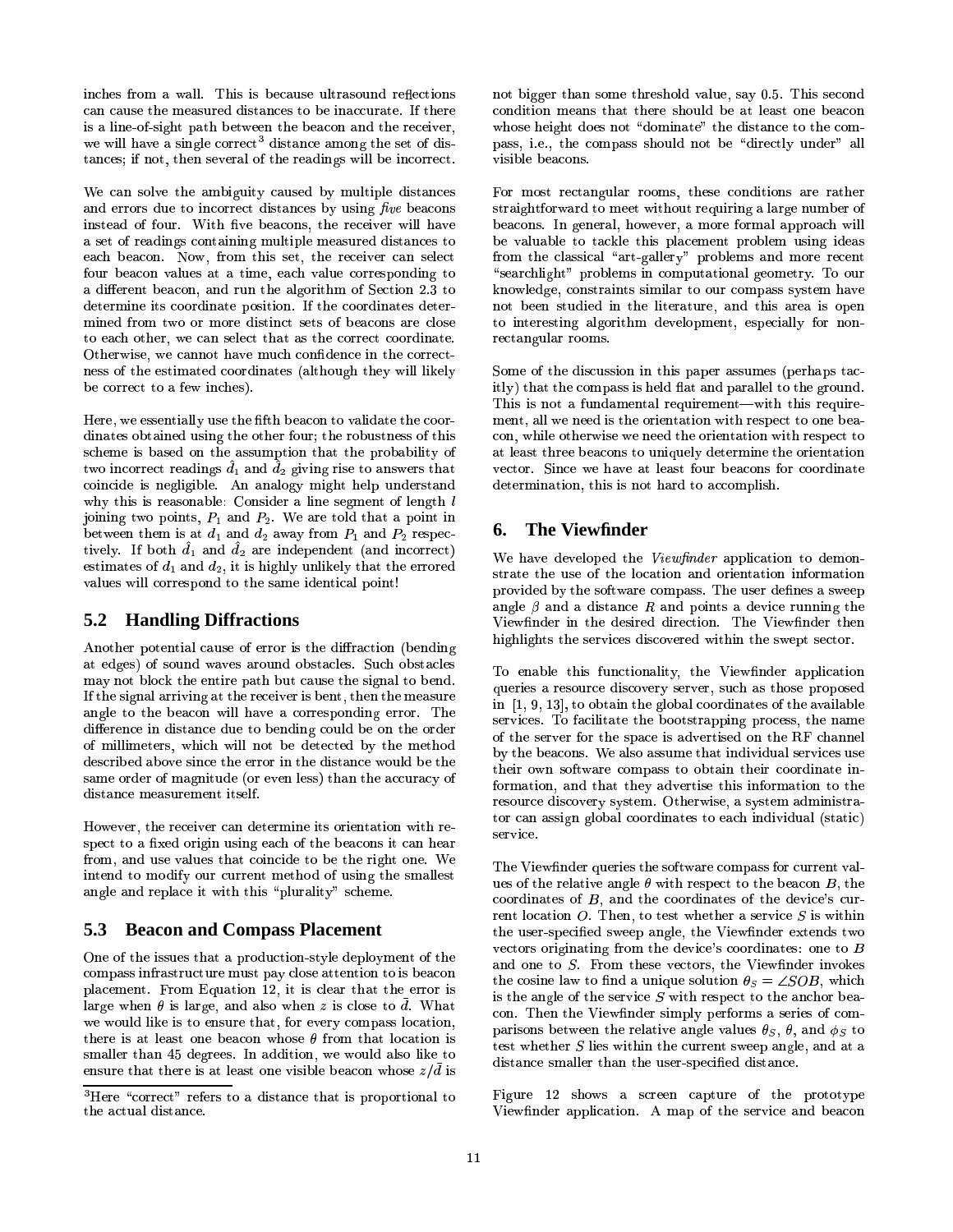

Figure 12: Screen capture of the Viewfinder application. Note that the origin is at the upper left corner of the map and the angle is reported in radians, where the angle value starts at zero due east and increases counterclockwise.

locations is displayed on the left panel. The tip and the body of the pie-shape figure marks the device location and its current sweep angle. Services that are within the current sweep angle appear on the right panel. The bottom panel displays the coordinate and angle values reported by the software compass.

#### **Related Work** 7.

Want et al.'s Active Badge system, developed using infrared links, was one of the earliest indoor systems for position inference [26]. Its architecture inspired future generations including the Bat system [27] and PinPoint's local positioning system [18, 29]. In these architectures, the hardware tag attached to mobile devices is active, and responds to queries from a central controller and location database about its whereabouts. While the Bat system uses a combination of RF and ultrasound to estimate distance [14, 27], PinPoint uses spread-spectrum radio signals and multiple antennae at the controller to process messages from a tag. One of the problems with these architectures is that they track users, and lead to significant privacy concerns [19].

Bahl and Padmanabhan describe RADAR [5], an indoor RFbased location system that uses an already-existing data network to estimate position. Here, the RF signal strength is used as a measure of distance between RF transmitter and a receiver. This information is then used to locate a user using triangulation, typically using an RF signal strength map obtained by a prior instrumentation process.

Our compass system enhances the capabilities of the Cricket location system, which uses a combination of passive receivers (called "listeners") and active beacons, which provide information about a space [20]. Like the Bat system, it uses a combination of RF and ultrasound to estimate position, but uses multiple ultrasonic receivers located close to each other to infer orientation on a mobile handheld device.

The best-known system for outdoor use is the satellite-based

Global Positioning System (GPS) [12, 15], which is increasingly being used in civilian applications in addition to its traditional military use. GPS does not provide the degree of precision required for mobile applications indoors because of the low RF signal strength, high RF noise, and the reflections of RF signals due to the presence of metallic objects. Bulusu et al. describe a low-cost location system for outdoor use [7], where the environment is instrumented with a number of fixed RF stations that periodically transmit their unique ID and position. The receivers use RF connectivity to estimate their position relative to the known fixed RF stations.

Doherty et al. model the position estimation problem in ad hoc sensor networks as a convex optimization problem, showing that under some conditions it is possible for the nodes to discover their positions relative to one another [10]. Savvides et al. describe another approach to this problem that resembles our coordinate estimation scheme of Section 2.3. We expect variants of these approaches to be a good starting point for instrumenting beacons in our environment without having to program each beacon with its location, but programming only some of them and having the others discover their coordinates from the other beacons in their vicinity.

The Constellation system uses a combination of accelerometers, gyros, and ultrasonic sensors to estimate position and orientation [11]. Like Cricket, the Constellation relies on an active set of ultrasonic beacons to determine the initial tracking position of the device and then recursively refines the orientation estimation using information gathered by the inertial sensors. However, the tight coordination that is required between the receivers and transmitters of this system makes it unsuitable for large-scale indoor deployment. It is also unclear that this can be implemented in a handheld-like form factor.

The HiBall system uses opto-electronic tracking of hundreds or thousands of infra-red LEDs mounted in special ceiling panels [28]. It provides rapid updates of receiver position and orientation, but requires the installation of large arrays of LEDs in the ceiling and carefully machined camera at the client, which will significantly increase deployment costs.

Commerical magnetic motion trackers have been used in virtual reality and simulation applications such as headmounted displays and biomechanic motion capture: Ascension [2], Startrak [24], and Aurora [3] are three products available today. They provide reasonably accurate estimates of the position and orientation of the target object by sending magnetic pulses and detecting the change of field strength along three orthogonal axes. These systems usually requires a centralized coordination between the magnetic transmitters and receivers and are susceptible to magnetic interference from the presence of metals or other conductive materials in the environment [16], which causes problems in many indoor environments.

Roumeliotis et al. describe the implementation of an orientation sensor that uses a Kalman filter to combine a compass and robot odometry with an absolute orientation signal from a "sun sensor" [21]. This system works under kinematic con-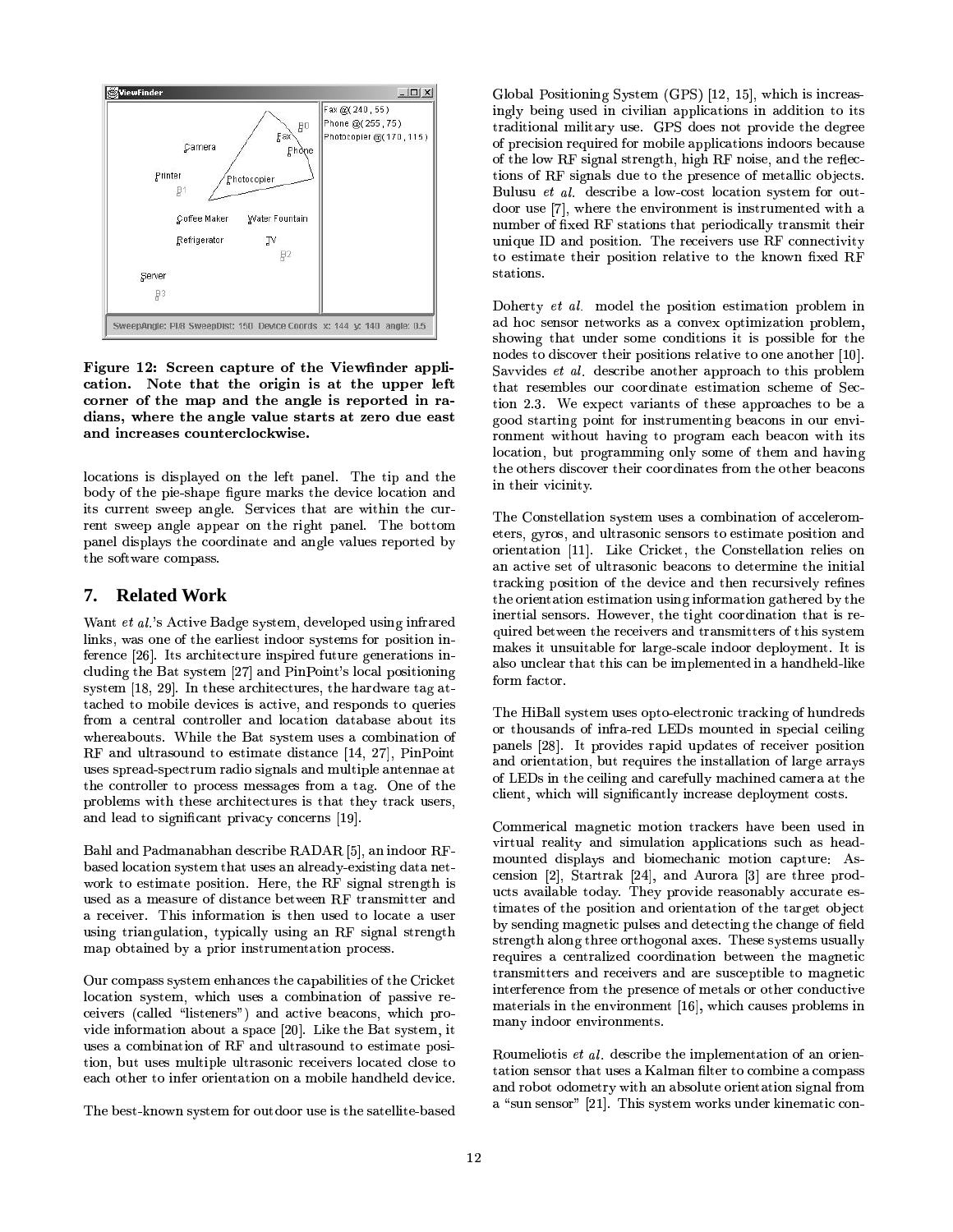anoromo, ama no aooroa improve our system.

### **8. Conclusion**

The Cricket compass system described in this paper reports position and orientation indoors, for a handheld, mobile device, and informs an application running on the device of the position and orientation in a local coordinate system eswww.cutumbest.com/cutumbest.com/cutumbest.com/cutumbest.com/cutumbest.com/  $\sim$  0.000  $\pm$  1.000 cm3. For the structure provided at  $\sim$   $\sim$   $\sim$   $\sim$ a combination of orientation and position information to within a few degrees of the true value indoors, making it an attractive technology for various context-aware pervasive computing applications. It does not require large or fast user motions and works even when a traditional magnetic  $\text{complex terms}$ . The hardweak configuration consists of a finite  $\rm crocontroller.$  one  $\rm RF$  receiver, and five ultrasonic receivers  $\mu$  and  $\mu$  is the sequence of  $\mu$  and  $\mu$  $418\rm\;MHz\;RF\;dat.$ active beacons.

The challenges in deriving orientation for a small device arise Mb:+AG8T]Tn5:0O>H4WKGF0MËAG7>8O98T8hH4W\_FSK:0\J\T^9K(:+AG8q`F0]a=@AG=@F0O£8T]AG=@Mb:+AG=PF0O-jmates, and from the need for accurate position estimation. We solved the first problem using multiple carefully placed  $\overline{\text{R}}$  $\mu$ ituri ilo bolitua vio booglia providili o Factorilis a pob tion estimation technique that compensates for the unknown AG=@F0OAG=@MN8T]q:0O>Hc8Jd
`>?@=@\T=BAG?BC\h:0?@\T^9?P:SAG=@O>iX=BAhj ^
K38Ld9`8LKG=PMN8JO[A(:S?tion times and explicitly calculating it. Our experimental  $\Gamma$ vouros show vike we van opean angres eo wrinn ac degrees of the true value in most practical settings.

#### $\bf Acknowledgments$  $\overline{\omega}$  and  $\overline{\omega}$

We thank Franklin Revnolds for usefu we thank Framhin recynoles for about discussions on the<br>motivation for the Cricket compass. We thank David Andersen. Rui Fan. Stephen Garland. Lars-Ake Larzon. and Suchitra Raman for several helpful comm tions on previous versions of this paper.

This work was funded by NTT Inc.\_under\_the NTT-MIT\_\_  $\bf{r}$  for a form form form  $\bf{r}$  . The following form  $\bf{r}$ P Corp. NTT Inc.. Nokia Research Center, and Philip Research under the MIT Project Oxygen partners by IBM Corp. under a university faculty award.

### **9. References**

- DJIE-WINOTO, W., SCHWARTZ, E. AND  $\frac{110012 \text{ WINOIO}}{110000 \text{ WINOIO}}$ ,  $\frac{1}{1000}$ ,  $\frac{1}{1000}$ ,  $\frac{1}{1000}$   $\frac{1}{1000}$ *Froc. ACM Sumposium on Operating System:* 14 z *Principles* (Kiaw pp. 186-201.
- [2] Ascension Technology.<br>http://www.ascension-tech.com/, 2000.
- $\frac{1}{2}$ http://www.ndigital.com/aurora.html, 2001.
- [4] Azuma, R. Tracking requirements for augmented  $\frac{10}{4} \frac{10}{4}$
- BAHL, P., AND PADMANABHAN, V. RADAR: An In Building RF based User Location a:  $\Gamma$  Bunding Ferrolds of Before the claim in the same set  $\Gamma$  and  $\Gamma$  and  $\Gamma$  is set that if  $\Gamma$ Mar. 2000).
- [6] BEERS, Y. Introduction to the Theory of Error. Addison-Wesley, Reading, MA, 1957.
- BULUSU, N., HEIDEMANN, J., AND ESTRIN, D. GPS-less Low Cost Outdoor Localization For Verv Small Devices. Tech. Rep. 00-729. Computer Science Department. University of So 2000.
- [8] CoolTown. http://www.cooltown.hp.com/, 2000.
- [9] Czerwinski, S., Zhao, B., Hodes, T., Joseph, A.,  $\overline{\text{S2}}$ EXWENSH;  $\overline{\text{S3}}$ ,  $\overline{\text{B4}}$  and  $\overline{\text{S3}}$ ,  $\overline{\text{S4}}$ ,  $\overline{\text{S5}}$ ,  $\overline{\text{S6}}$ ,  $\overline{\text{S7}}$ ,  $\overline{\text{S8}}$ ,  $\overline{\text{S8}}$ ,  $\overline{\text{S8}}$ ,  $\overline{\text{S8}}$ ,  $\overline{\text{S8}}$ ,  $\overline{\text{S8}}$ ,  $\overline{\text{S8}}$ ,  $\overline{\text{S8}}$ ,  $\over$  $\overline{D}$   $\overline{c}$  1  $\overline{d}$   $\overline{d}$   $\overline{d}$   $\overline{d}$   $\overline{d}$   $\overline{d}$   $\overline{d}$   $\overline{d}$   $\overline{d}$  $\mathcal{L}_{\text{1}}$   $\mathcal{L}_{\text{2}}$   $\mathcal{L}_{\text{3}}$   $\mathcal{L}_{\text{3}}$   $\mathcal{L}_{\text{4}}$   $\mathcal{L}_{\text{5}}$   $\mathcal{L}_{\text{5}}$   $\mathcal{L}_{\text{6}}$   $\mathcal{L}_{\text{7}}$   $\mathcal{L}_{\text{8}}$   $\mathcal{L}_{\text{9}}$   $\mathcal{L}_{\text{1}}$   $\mathcal{L}_{\text{2}}$   $\mathcal{L}_{\text{3}}$   $\mathcal{L}_{\text{1}}$   $\mathcal{L}_{\text{2$
- DOHERTY, L., PISTER, K., AND GHAOUL L. Convex Proc. IEEE INFOCOM (April 2001). szhuion czeninaeron in wnierożo somoor neew
- [11] FOXLIN, E., HARRINGTON, M., AND PFEIFFER, G. Constellation: A Wide-Range Wireless  $\operatorname{Motion-Tracking}$  System for  $\operatorname{Augmented}$  Reality and Virtual Set Applications. In *Proc. ACM SIC* ª -
- [12]  $G$ ETTING, I. The Global Positioning System. *IEEE* }
- $G$ OLAND, Y., CAI, T., LEACH, P., GU, Y., AND  $\frac{1}{2}$   $\frac{1}{2}$ ,  $\frac{1}{2}$ ,  $\frac{1}{2}$ ,  $\frac{1}{2}$ ,  $\frac{1}{2}$ ,  $\frac{1}{2}$ ,  $\frac{1}{2}$ ,  $\frac{1}{2}$ ,  $\frac{1}{2}$ ,  $\frac{1}{2}$ ,  $\frac{1}{2}$ ,  $\frac{1}{2}$ ,  $\frac{1}{2}$ ,  $\frac{1}{2}$ ,  $\frac{1}{2}$ ,  $\frac{1}{2}$ ,  $\frac{1}{2}$ ,  $\frac{1}{2}$ ,  $\frac{1}{2}$ ,  $\$ http://search.ietf.org/internet-drafts/ draft-cai-ssdp-v1-02.txt, June 1999. Internet Draft, expires December 1999.
- HARTER, A., HOPPER, A., STEGGLES, P., WARD, A.,  $\overline{R}$   $\overline{R}$   $\overline{R}$   $\overline{R}$   $\overline{R}$   $\overline{R}$   $\overline{R}$   $\overline{R}$   $\overline{R}$   $\overline{R}$   $\overline{R}$   $\overline{R}$   $\overline{R}$   $\overline{R}$   $\overline{R}$   $\overline{R}$   $\overline{R}$   $\overline{R}$   $\overline{R}$   $\overline{R}$   $\overline{R}$   $\overline{R}$   $\overline{R}$   $\overline{R}$   $\overline{$ Application. In Proc. 5th ACM MOBICOM Conf.
- [15] HOFFMANN-WELLENHOF, B., LICHTENEGGER, H.,  $\sum_{i=1}^{n}$   $\sum_{i=1}^{n}$   $\sum_{i=1}^{n}$   $\sum_{i=1}^{n}$   $\sum_{i=1}^{n}$   $\sum_{i=1}^{n}$   $\sum_{i=1}^{n}$   $\sum_{i=1}^{n}$   $\sum_{i=1}^{n}$   $\sum_{i=1}^{n}$   $\sum_{i=1}^{n}$   $\sum_{i=1}^{n}$   $\sum_{i=1}^{n}$   $\sum_{i=1}^{n}$   $\sum_{i=1}^{n}$   $\sum_{i=1}^{n}$   $\sum_{i=1}^{n}$  and Deating, Fourth Edition Crainse
- KINDRATENKO, V. Calibration of Electromagnetic KOMATERING, VI. SanStation of Electromagnetic racking Devices. Virtual Reality: Research.  $P_{\text{exalammon}}$  and  $\Lambda$ pplications  $\Lambda$ . (1000) 120.150
- $\frac{1}{\sqrt{2}}$  and  $\frac{1}{\sqrt{2}}$  and  $\frac{1}{\sqrt{2}}$  is the case  $\frac{1}{\sqrt{2}}$  is the case  $\frac{1}{\sqrt{2}}$
- [18] Pinpoint home page. http://www.pinpointco.com/.
- [19] Privacy international survey. http://www.privacyinternational.org/survey/
- Priyantha, N., Chakraborty, A., and  $\text{FAI-MN1IM}, \text{IN}, \text{IN}, \text{OMM1DOMI}, \text{IN}, \text{IND}$  $S$  stem. In *Proc. 6th ACM MOBICOM Conf.* (Boston, MA, Aug. 2000).
- ROUMELIOTIS, S., SUKHATME, G., AND BEKEY, G. warootaa waada o a additaac oo  $\frac{1}{2}$  and  $\frac{1}{2}$  and  $\frac{1}{2}$  and  $\frac{1}{2}$  contributed  $\frac{1}{2}$  for  $\frac{1}{2}$ .  $P_{\text{oboties and} \text{Autematic}}$  (Determined to  $\mathbb{R}$